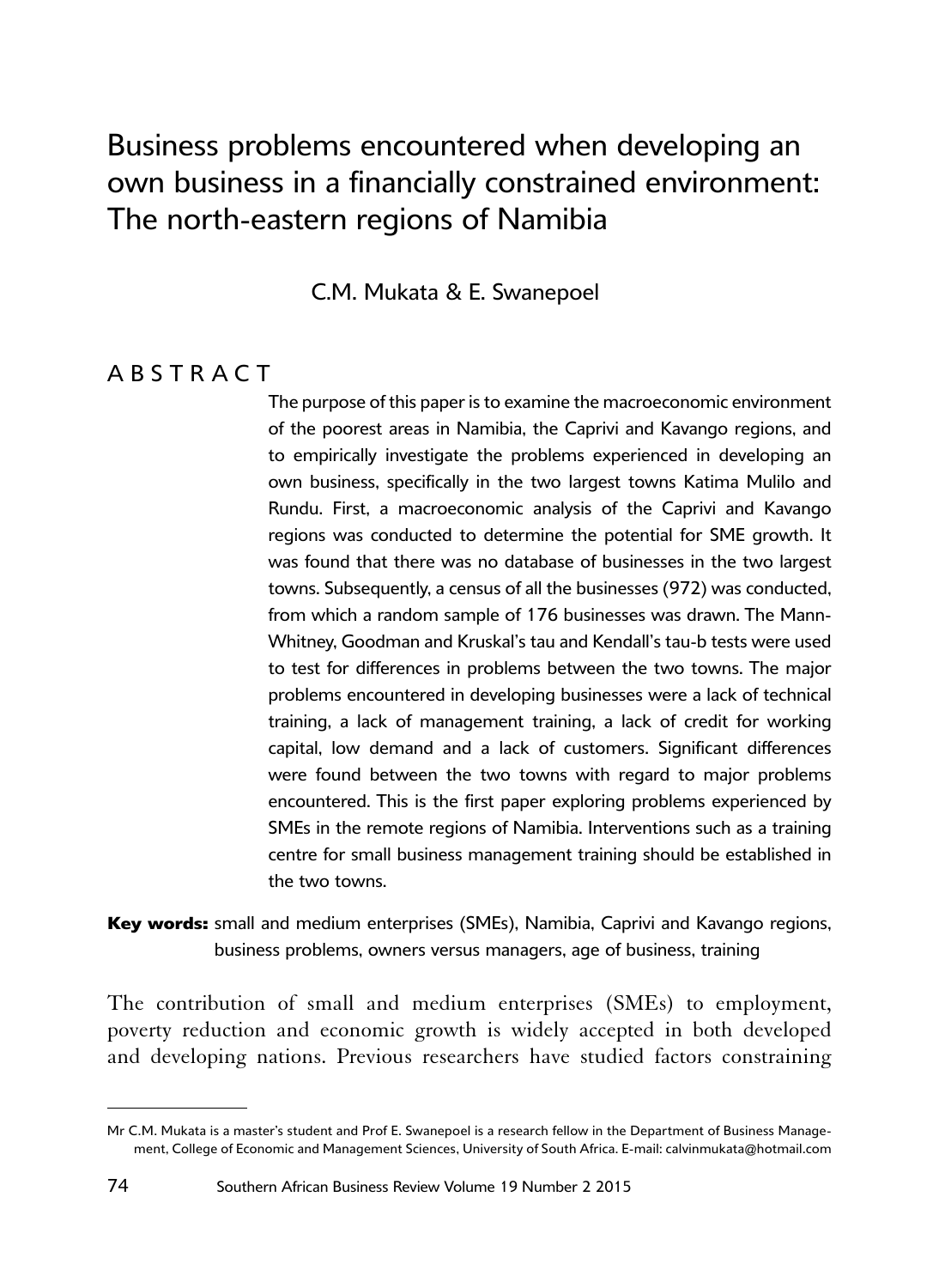small business in developed and developing countries, such as Nigeria (Okpara & Wynn 2007), Bangladesh (Chowdhury 2007), Ghana (Robson & Obeng 2008) and Canada (Gill & Biger 2012). When studying the business problems encountered in developing an own business in a specific country, such as Namibia, the internal and external components of economic trends need to be reviewed as they vary widely from one country to another (Arinaitwe 2006: 168). A literature search revealed that little research on entrepreneurship and small businesses in Namibia has been conducted. In summarising entrepreneurship research in Africa between 1963 and 2001, Naude and Havenga (2005: 105) found a single (0.19%) piece of published research concerning Namibian entrepreneurship and small businesses. Therefore, this research will contribute to the understanding of entrepreneurship in Namibia and to the body of knowledge.

Namibia has one of the most unequal distributions of income and wealth in the world (Republic of Namibia 2012: 9). Its Gini coefficient, at 0.58, is higher than that of both South Africa and Botswana at 0.53 and 0.52, respectively [\(Leigh, Flores,](mailto:info@sun.ac.za) [Garcia-Verdu, Basdevant, Benicio & Yakhshilikov](mailto:info@sun.ac.za) 2012: 15). Consequently, with one of the highest Gini coefficients in the world, Namibian society is characterised by deep and widespread poverty. In addition, the contribution of SMEs in Namibia to employment and gross domestic product (GDP) is lower than in other developing countries. The 2003<sup>1</sup> figures from the Institute for Public Policy Research Unit (Stork, Matomola & Louw 2004: 3–4) suggested that SMEs account for 20% of employment in Namibia, and contribute 11% to GDP. In Ghana and South Africa, SMEs represent a substantial portion of businesses. In Ghana, they represent about 92% of businesses and contribute about 70% to Ghana's GDP and over 80% to employment. In South Africa, SMEs account for about 91% of the formal business entities, contributing between 52% and 57% of GDP and providing about 61% of employment (Abor & Quartey 2010: 223).

Although Namibia has a high Early Stage Total Entrepreneurial Activity (TEA) rate of 18%, few of these businesses are sustainable owing to the low demand (small market size) and the high level of unemployment. According to the Global Entrepreneurship Monitor (GEM) (Xavier, Kelley, Kew, Herrington & Vorderwülbecke 2012: 24), Namibia's established business activity rate is 3%. This rate is the third lowest among the 69 countries that participated in GEM 2012. With regard to youth established business activity, the GEM (Turton & Herrington 2012: 72) found that Namibia had the lowest rate (1%), which was also substantially below the average of 8% for the ten sub-Saharan countries. In terms of market size, Namibia has a population of 2.1 million people (Namibia Statistics Agency 2012b: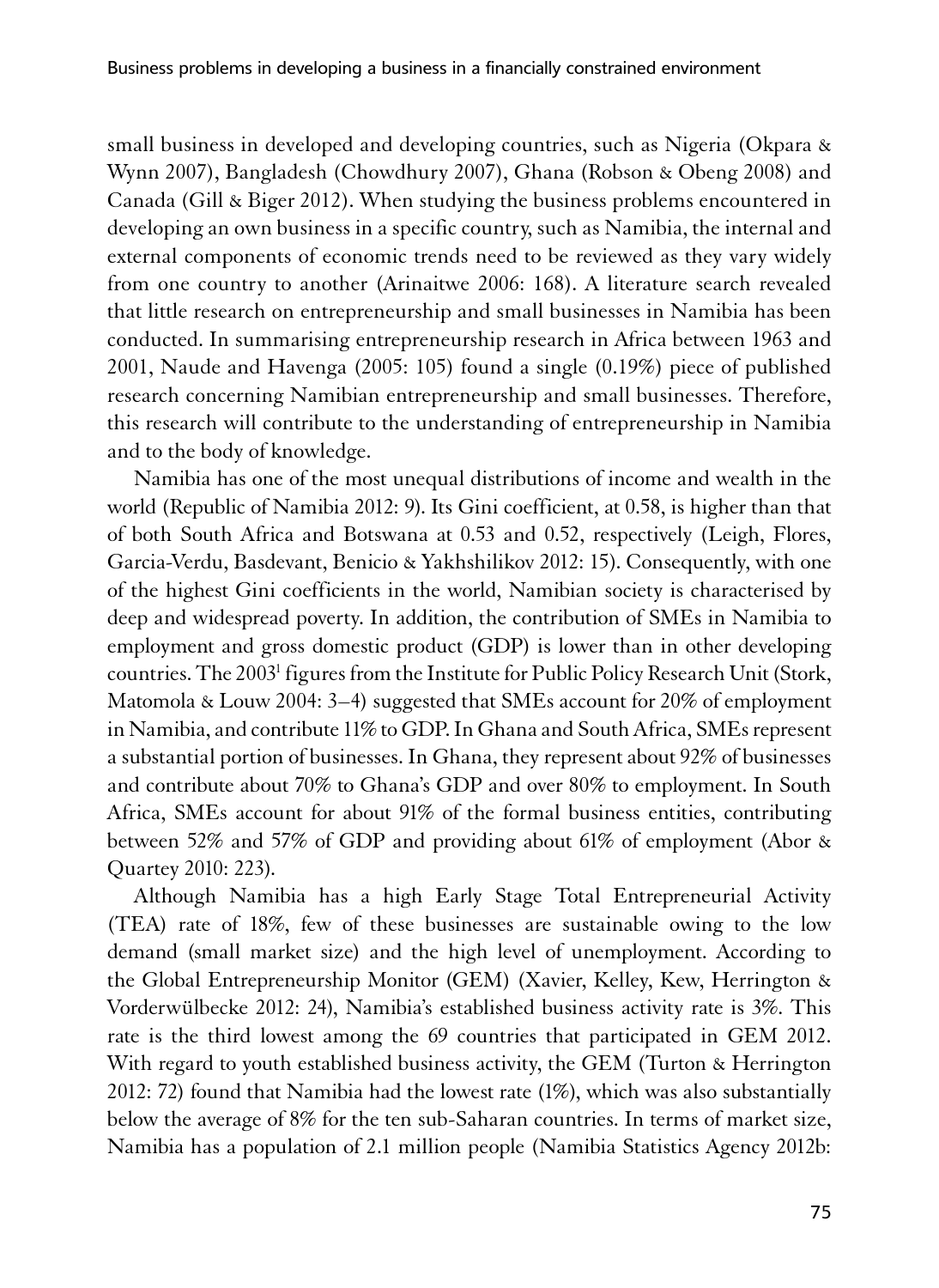24), and its market size is ranked at 120 out of 144 countries on a global competitive index (World Economic Forum 2013: 176).

The level of unemployment is on the increase in Namibia. It increased from 27.4% in 2012 to 29.6% in 2013 (Namibia Statistics Agency 2013: 74). Given the high unemployment rate in Namibia, the low percentage of established businesses paints a bleak picture of the potential of the SME sector to contribute meaningfully to job creation, economic growth and a more equal income distribution (Simrie, Herrington, Kew & Turton 2012: 21).

### The importance of SMEs to the Namibian economy

1To address the high rate of unemployment in the country, the Namibian government has identified SMEs as playing a vital role in creating jobs, eradicating poverty and helping the country meet both the Millennium Development Goals and Vision 2030 (Republic of Namibia 2004b: 16). Vision 2030 promotes the creation of a diversified, open market economy, with a resource-based industrial sector and commercial agriculture, placing great emphasis on skills development and where the contribution of SMEs to GDP will not be less than 30% (Republic of Namibia 2004b).

Although it would appear that the contribution of SMEs to employment and GDP is lower than in other developing countries, the lack of up-to-date statistics makes an accurate assessment difficult. An extensive search could not locate any recent data and thus 1997 government estimates and 2003 figures from the Institute for Public Policy Research Unit were used. The 2003 figures from the Institute for Public Policy Research Unit (Stork et al. 2004: 3–4) suggested that SMEs account for 20% of employment in Namibia, and contribute 11% to GDP, while the estimates by government suggested that they provide some form of employment for approximately 150 000 people, about one-third of the country's workforce. In addition, SMEs create net employment of 16 500 people per annum, as compared to the 3 000 to 4 000 people employed every year in the formal, large-scale sectors (Ministry of Trade and Industry 1997: 5).

The understanding of the problems affecting the survival and growth of SMEs is essential in developing countries such as Namibia in order to assist in reducing the rate of business discontinuation and increasing the rate of business establishment. It is against this background that this study was undertaken.

In the following sections, the theoretical background, methodology and objectives are discussed. The paper concludes with the findings on the business environment of SMEs in the north-eastern region of Namibia and recommendations.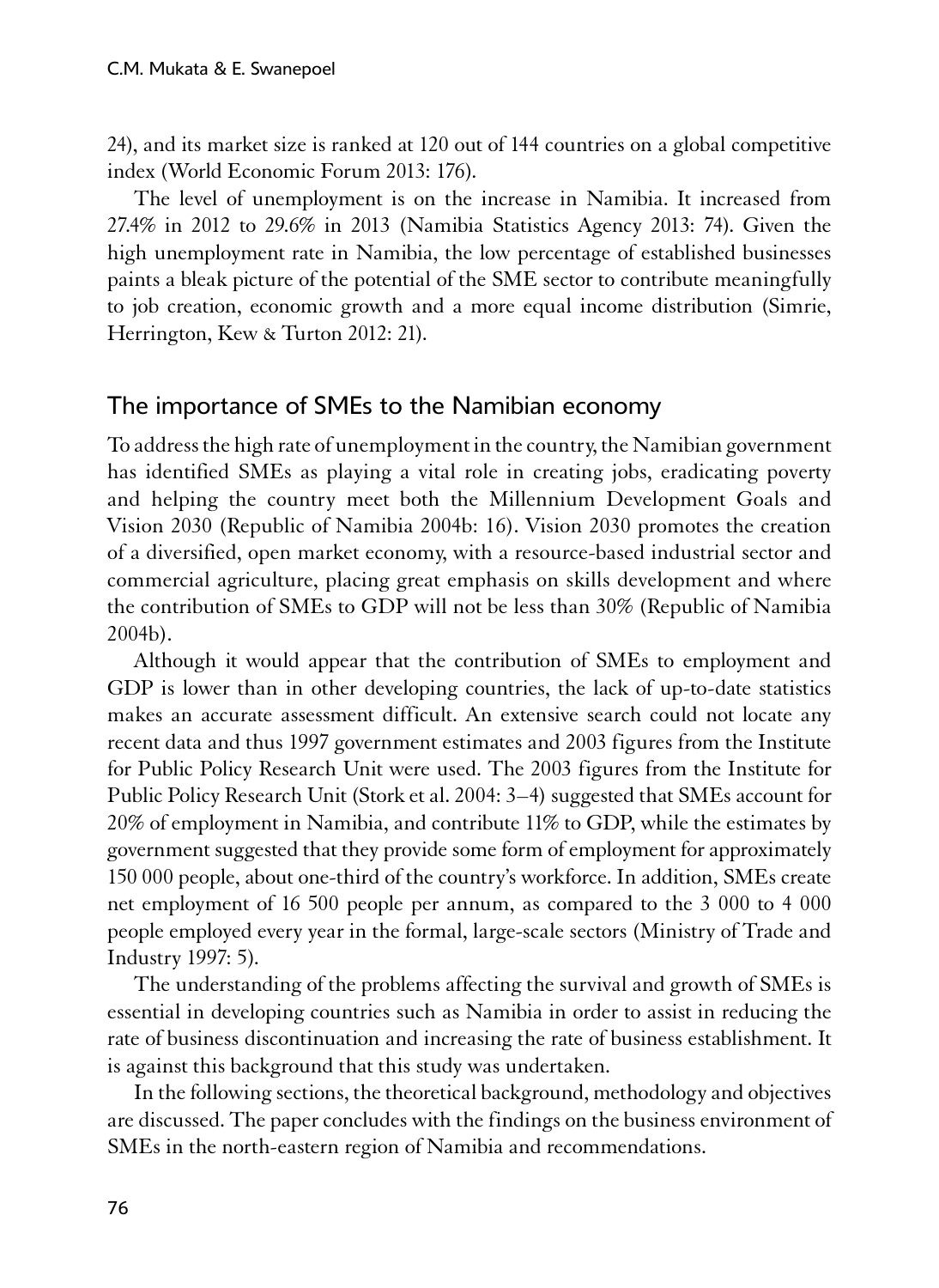### Theoretical background

#### Factors that affect small business growth

1The growth of SMEs presents significant opportunity for employment and growth; however, in developing countries in Africa and elsewhere, SMEs face a myriad of constraints that make it difficult for them to expand and prosper or to translate their ideas and energy into action, profit and jobs. Gill and Biger (2012: 659) and Erasmus, Strydom and Rundansky-Kloppers (2013: 131) state that there are different barriers to small business growth in different countries of the world. This may be because of the different economic situations, rules and regulations, political systems, market competition and legal systems. The different barriers to small business growth can also be found within a country. Yang and Xu (2006) found the existence of regional differences in entrepreneurship, regional economic growth, regional entrepreneurial activities and small business development in China.

The growth opportunities for SMEs is severely hampered by access to finance, including a lack of starting capital (Keyser, De Kruif & Frese 2000); lack of access to suitable sources of finance (Hassanein & Adly 2008); the high cost of capital, high collateral requirements, and bureaucratic procedures of banks (Bukvic & Bartlett 2003); and the lack of financial support (Okpara & Wynn 2007: 31). In addition, Okpara and Wynn (2007: 32) identified the following factors that present major obstacles to SME growth: lack of management skills; lack of training; lack of infrastructures; insufficient profit and low demand for products and services. According to Chipangura and Kaseke (2012: 48), SMEs with limited access to markets end up competing for the same customers, resulting in low sales and profit, which discourage future investment in businesses and therefore limit their growth.

According to Fjose, Grünfeld and Green (2010: 18), weakly functioning financial markets and lack of reliable electricity supply in sub-Saharan Africa are by far the most important obstacles for SME entry, growth and investment. Mateev and Anastasov (2010: 273) found that financial constraints tend to hamper the growth of small enterprises, as well as medium-sized enterprises to a lesser extent.

In a study to examine whether the liquidity constraints faced by businesses affect growth in Portugal, Oliveira and Fortunato (2006: 149) found that capital constraints are more likely to affect the growth of smaller and younger businesses. The latter tend to have higher growth cash-flow sensitivities than larger and more mature businesses.

The Organisation for Economic Cooperation and Development (OECD 2010: 164) reported that while SME financing problems have generally been recognised by policy makers, a lack of skills as a barrier to SME growth has received less attention,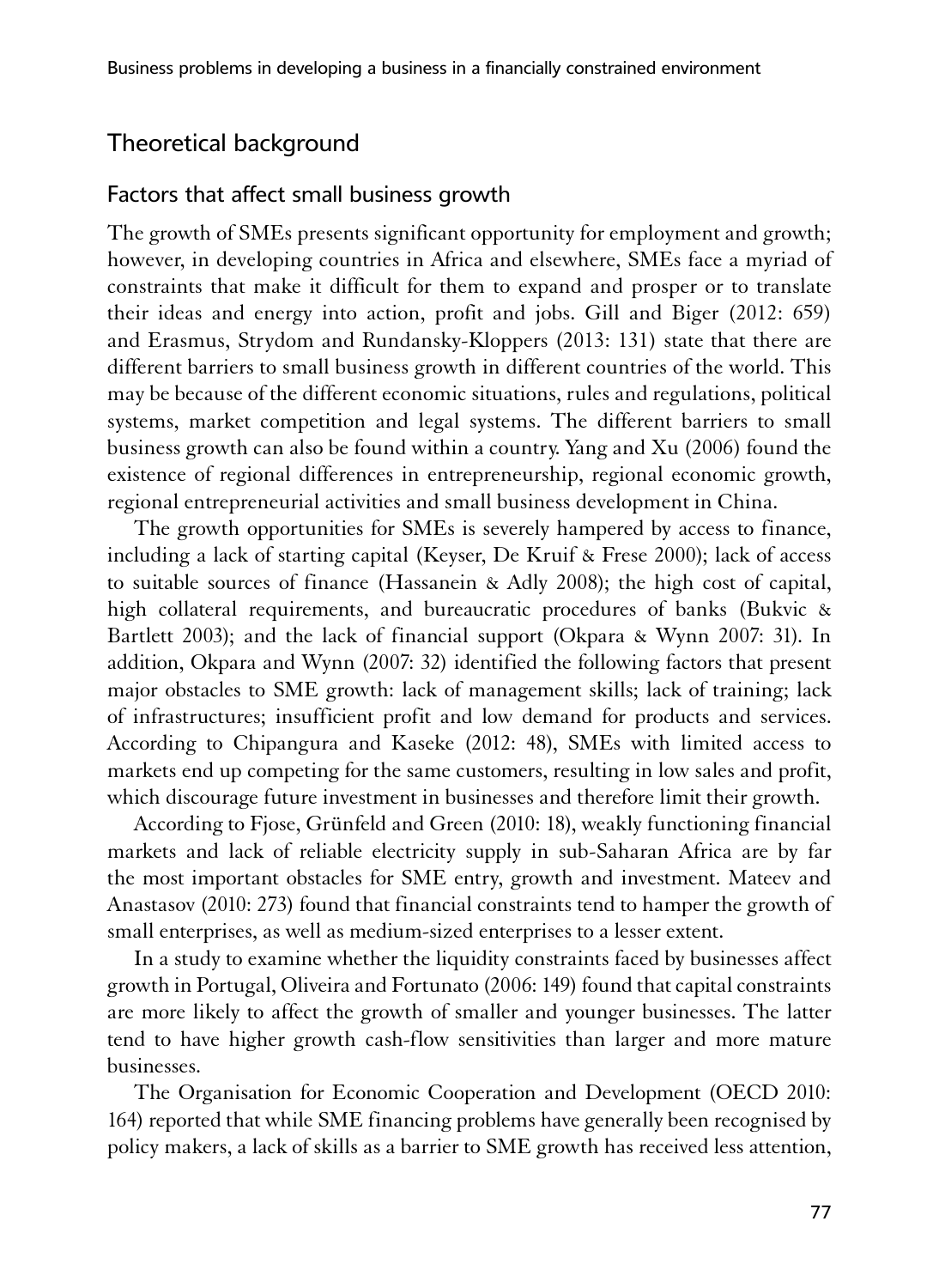despite the fact that learning processes are at the core of entrepreneurship and SME development. A lack of management training has been identified as a serious problem affecting the growth of SMEs in Namibia (Ministry of Trade and Industry 1998: 10; Stork et al. 2004). This is in line with the findings of the GEM expert survey of 2010 to the effect that, in most countries, the provision of entrepreneurship education and training after school is perceived to be either poor or inadequate (Martínez, Levie, Kelley, Sæmundsson & Schøtt 2010: 43).

The small size of SMEs implies that it is often incumbent on the managers (or owners) of these businesses to perform a wider range of tasks than employees in larger businesses would be required to do, as there is less room for specialisation in SMEs than in larger businesses. This, in turn, often requires diverse skills that SME managers may not possess, particularly in developing countries where the quality of management education may be lower than in developed countries (Martínez et al. 2010: 42). Accordingly, training in entrepreneurship would help those individuals with latent entrepreneurial talents to awaken and hone those talents.

Although Mensah and Benedict (2010: 152) suggest that financial assistance may facilitate growth, in the absence of training in entrepreneurship and financial control, financial assistance per se would not bring about growth and may even be abused (as it has already been). In their attempt to answer the research question of why there was a lack of black entrepreneurship in South Africa, Preisendörfer, Blitz and Bezuidenhout, (2012: 16) conclude that the skills component is the most serious obstacle to increased participation by black people in entrepreneurship activities. Ligthelm (2010: 150) confirms that, in the main, it is the human factor, particularly the business's entrepreneurial endowment and motivation, that dictates the survival and growth potential of SMEs.

In sub-Saharan Africa, SMEs are severely hampered by a weakly developed business environment that includes excessive red tape, corruption and complex entry regulations, which results in few incentives to become (or remain) active in the formal part of the economy (Fjose et al. 2010: 3). Levie and Autio (2011: 1411) state that bureaucracy and red tape hamper entrepreneurial growth and divert the scarce resources of potentially high-growth entrepreneurial businesses away from their core business. Aterido, Hallward-Driemeier and Pagés (2009: 4) also found that business regulations mostly affect the growth of small businesses, which seemingly prefer to remain small to keep below the radar of regulators. Therefore, governments that support entrepreneurship by making entry regulations easier, but not enforcing a strong rule of law, are compromising the quality of entrepreneurial entries and, consequently, the economic impact of entrepreneurship will be diminished (Levie & Autio 2011: 1412).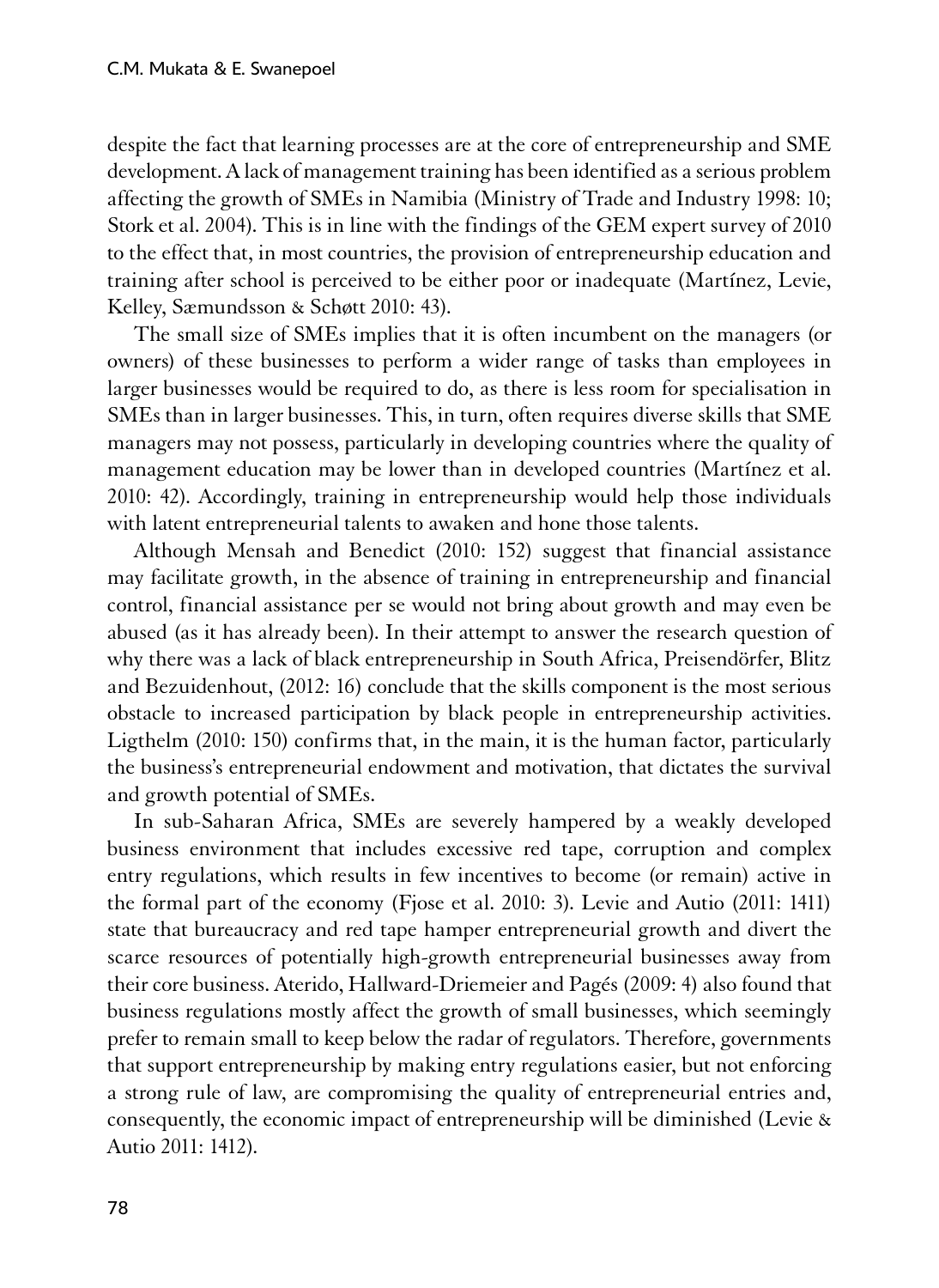With regard to access to markets, the Africa Commission (2009: 20) states that the domestic markets of most African countries are small; hence, in order to foster SME growth in production and jobs, there is a need to increase regional and international trade. Accordingly, the developed world should relax the rules of origin, phase out trade-distorting subsidies and lower tariffs on African goods. However, the problems are not only caused by the developed world but are exacerbated by the trade barriers between African countries.

In Namibia, the development of SMEs is constrained by a number of factors, as revealed by various surveys commissioned since independence by the Ministry of Trade and Industry (1997; 1998; 1999, World Bank 2006: 6):

- Lack of finance
- Lack of access to appropriate technology
- Lack of marketing information
- Lack of information on cheaper sources of goods
- Regulations and rules that impede the development of the sector
- Lack of management skills and training.

According to the World Economic Forum (2013: 176), the most problematic factors for doing business in Namibia are an inadequately educated workforce, lack of access to financing and the prevalence of corruption. The business survey that was conducted by the World Bank in 2006 (World Bank 2006: 6) found that 20% of businesses identified labour skill levels in Namibia as a major constraint compared to the average for Africa of 16 per cent. A similar study found that business investment in the skills and capabilities of their workforce was higher in Namibia than the average for Africa (43% of firms offering formal training and 66% of workers offered formal training in Namibia, compared with 29% and 55%, respectively, for Africa) (World Bank 2006: 7). Orser, Hogarth-Scott and Riding (2000) pointed out that the intensity of several problems faced by small businesses differed by sector, gender of owner, size of the business, legal structure and age of the business.

# Research methodology

1Despite the fact that Namibian government policy emphasises that SMEs are important in employment creation and income generation (Ministry of Trade and Industry 1997: 5), the businesses in the two regions under study had not been recorded or documented, and what little documentation there was, had not been updated. To overcome the lack of up-to-date records of businesses, a census of businesses was conducted by the researcher and a trained team who physically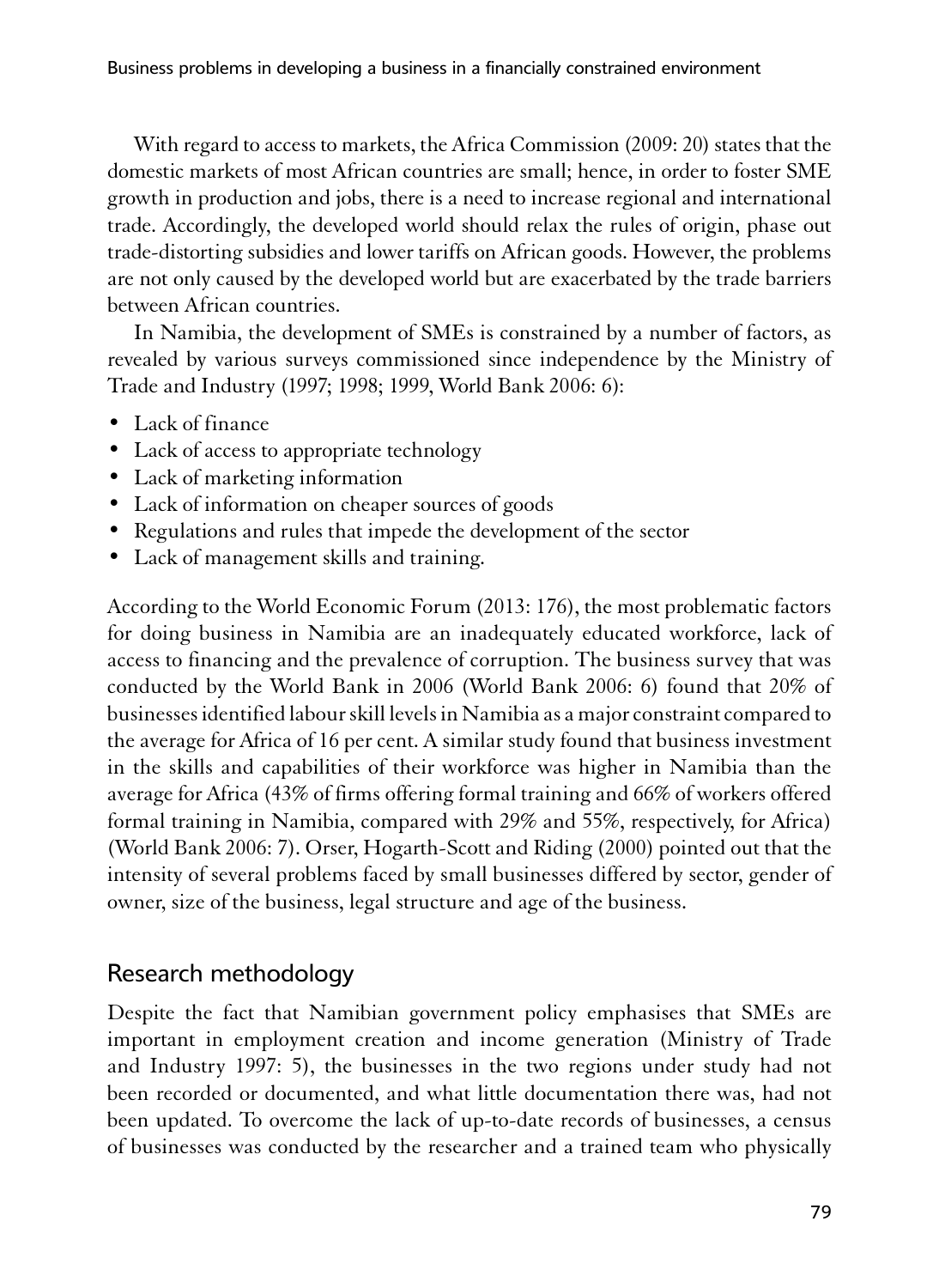visited every business in each of the two towns and recorded the demographic details of each business. In Katima Mulilo, a total of 573 businesses were found and 399 in Rundu.

In order to obtain more detailed information about the SME business environment from the SMEs' perspective, a random sample was drawn using the census data as a sampling frame. From 972 businesses in the two towns, a systematic sample of 100 SMEs was drawn using this sampling frame. Firstly, each of the 972 alphabetically listed SMEs in the two towns was allocated a unique number, and thereafter, the first case was selected using a random number, while subsequent cases were selected systematically using the sampling fraction. This sampling fraction was obtained by a subdivision based on the total number of businesses in each town divided by the sample size of 100 per town (Welman, Kruger & Mitchell 2006: 192). Owing to the unavailability and reluctance of some owners/managers, only 176 interviews (83 from Katima Mulilo and 93 from Rundu) were completed instead of the planned 200.

The fieldwork for the research study was carried out in the two towns of Katima Mulilo and Rundu in June and July 2009. Primary data (original data collected at source) (Collis & Hussey 2003: 160) were collected by two trained field workers who interviewed the SME owners/managers using structured questionnaires.

Two questionnaires were designed. The first instrument was used to obtain census data and the second assessed the barriers to the establishment and growth of SMEs. The captured data were analysed using the Statistical Package for Social Sciences (SPSS) for Windows version 16 (SPSS). The Mann-Whitney, Goodman and Kruskal's tau and Kendall's tau-b tests, which are measures of association, were used to determine whether the differences observed were significant.

#### Research problem and objectives of the study

The research problem is rooted in the fact that no situational analysis of the SME business environment in the financially constrained north-eastern regions of Namibia, Caprivi and Kavango regions has been conducted. Thus, the primary objective of the study was to identify and examine the macro business environment that stimulates and constrains SME establishment and growth in Caprivi and Kavango. It involved a quantitative analysis. The secondary objectives were:

- To identify the problems experienced in developing an own business in Caprivi and Kavango
- To determine whether a significant difference exists between the two towns in terms of the extent to which they perceive the problems identified as being problematic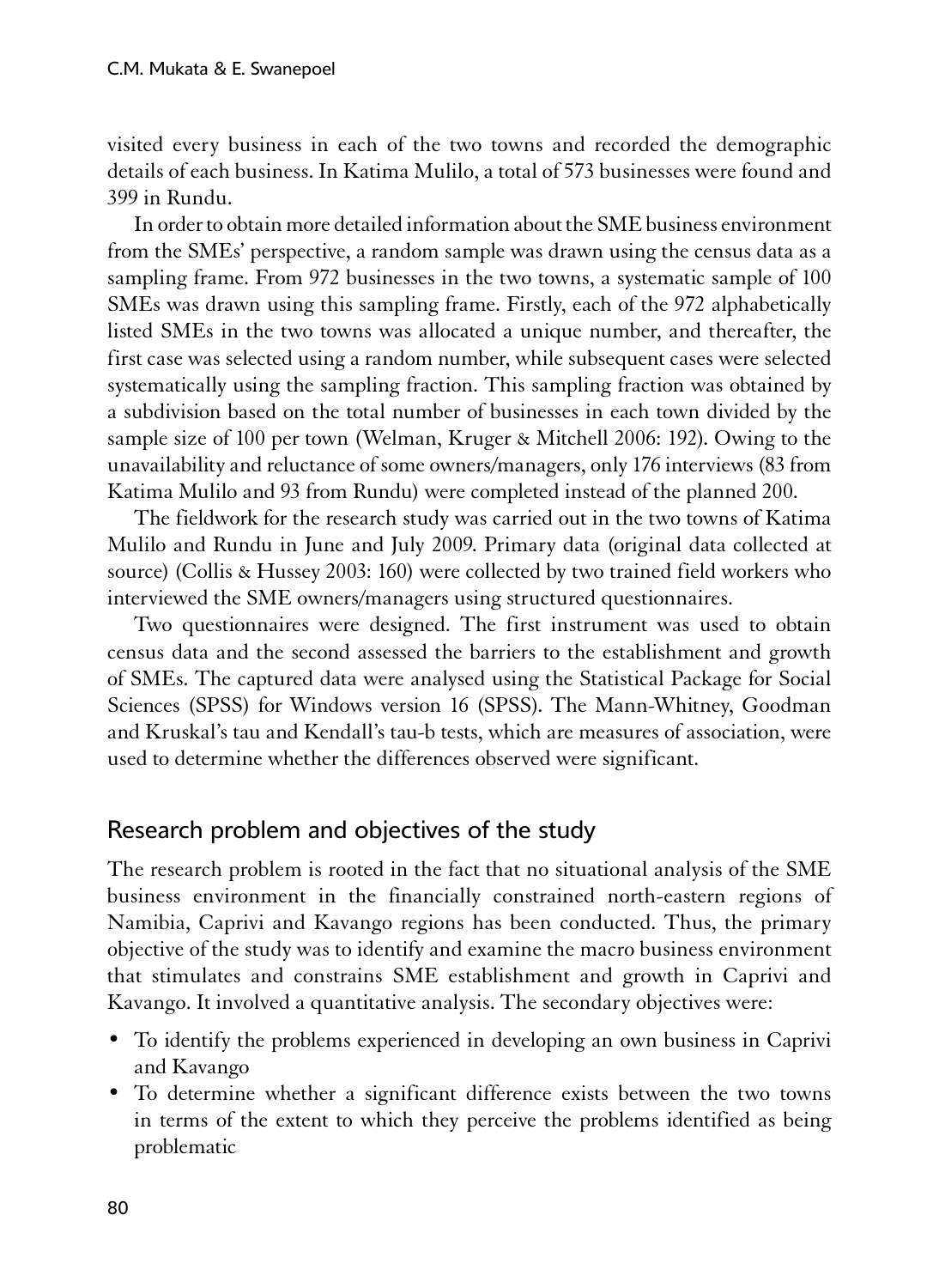- To examine whether a significant difference exists between the two groups (owners compared with managers) in terms of the extent to which they perceive the listed problems relating to developing an own business as being problematic
- To test whether the severity of the types of problems encountered changes as the business develops over the years.

1The information to address the first objectives involved a quantitative analysis sourced from secondary data, such as government reports, economic reports, reports compiled by international bodies, and discussions with relevant government ministries, banks and non-governmental organisations. Further valuable information and insight were obtained by in situ observations – physically visiting the areas and, in particular, the two major towns, Katima Mulilo and Rundu, for protracted periods of time – and having discussions with local people.

# Socio-economic business environment in the Caprivi and Kavango regions

1This section examines the business environment in the Caprivi and Kavango regions of Namibia with the aim of investigating opportunities and barriers for SME establishment and development. During the apartheid era in the 1970s and 1980s, the Caprivi and Kavango regions were used by the South African army as a base from which to attack Swapo positions in Angola. The economy of the Caprivi and Kavango regions flourished at that time and reached its peak shortly before independence because of the presence of United Nations troops. However, the economy shrank after 1990 owing to the withdrawal of South Africa from these economies. Until 1999, the regional economy recovered slowly owing to a growing tourism sector, which later collapsed as a result of secessionist attacks in the Caprivi region and the spill over of the Angolan conflict into the Caprivi and Kavango regions from 1999 to 2002 (Zeller 2000: 18). According to Zeller (2000: 18), "the Caprivi people and their neighbours in the Kavango region were being socioeconomically and, to some extent, politically marginalised within their country".

Since the withdrawal of the South African army and, consequently, its contribution to the local economies and the restoration of peace in Angola, the question arose as to how these areas could develop and restore themselves. The subsequent research problem is encapsulated in the question: Is there sufficient disposable income to stimulate SME development in the Caprivi and Kavango regions?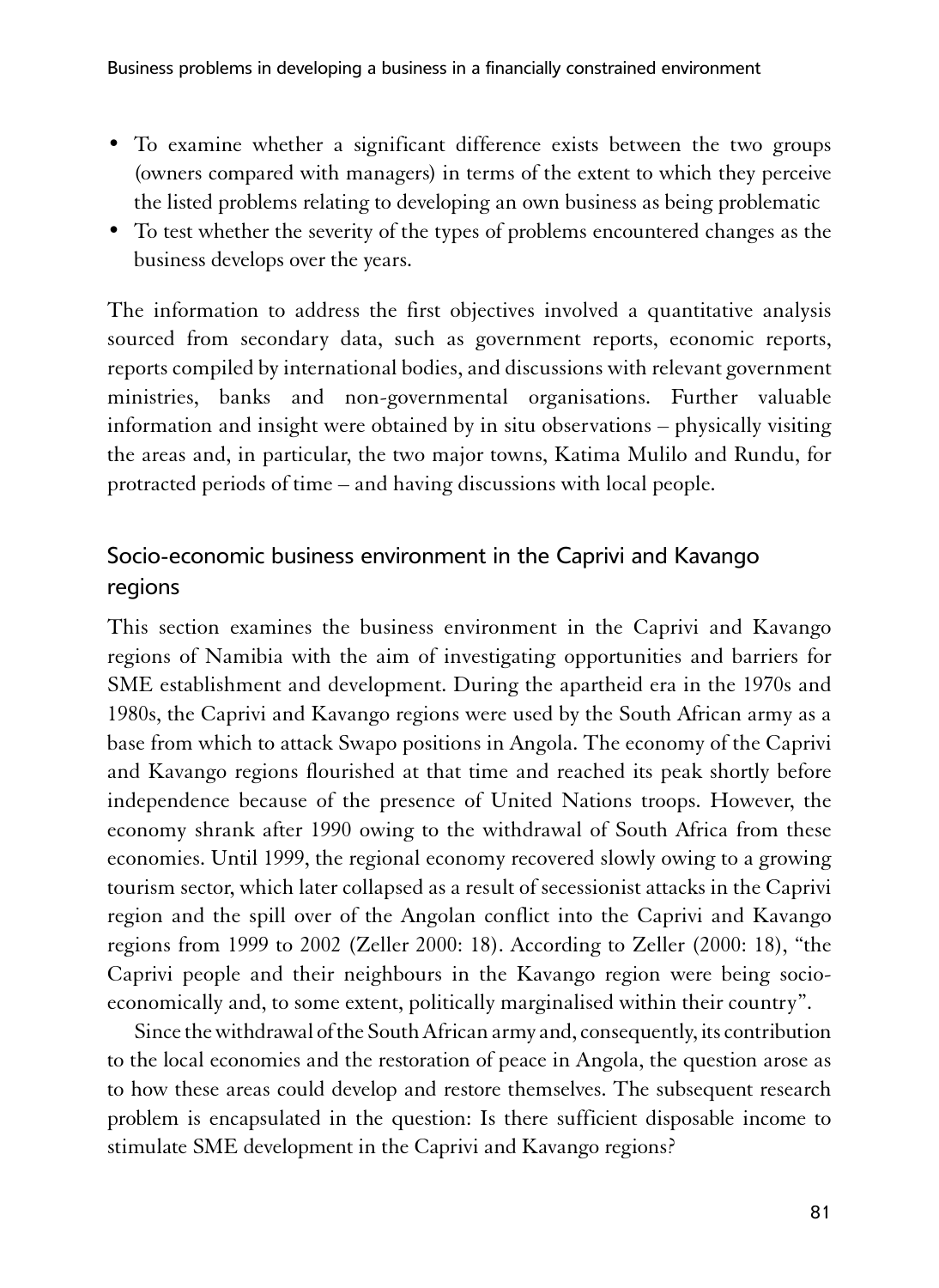#### *Economic environment*

1Despite Namibia's strong record of macroeconomic stability, which is partly based on a credible peg to the South African Rand and has increased the per capita income to US\$7 436 in 2013 (Economist Intelligence Unit 2013: 15), the economic growth in Namibia has not adequately reduced poverty. The Namibia Household and Income Expenditure Survey for 2009/10 (Namibia Statistics Agency 2012a: 153) found that 20% of Namibian households are regarded as poor; "more and more of these households are moving closer to the poverty line"; and about 10 per cent of the households are severely poor or food poor, as measured by the lower bound poverty line of N\$277.54.

The study (Namibia Statistics Agency 2012a: 156) also indicated that poverty varies greatly between the Namibian administrative regions. The highest incidence of poverty is found in the Kavango region, where 43% of households are poor and 24% are severely poor. This is followed by the Caprivi region, where 42% of the households are poor and 26% are severely poor. The rate of unemployment in the Kavango region (35.6%) is much higher than the Caprivi region (29.5%) and the national average of 29.6% (Namibia Statistics Agency 2013: 75).

According to the development programmes, estimates of expenditure for the medium-term expenditure framework for the nine financial years of 1999/2000 to 2015/16 (Republic of Namibia 2013: 5; Republic of Namibia 2008: 5; Republic of Namibia 2004a; Republic of Namibia 2002: 3), government development expenditure inside and outside the state revenue for the Caprivi region for these years is N\$2 816 431 (8.67%) and for the Kavango region N\$2 797 438 (8.61%) of the national allocation of N\$32 460 784.

An analysis of the 2013/14 to 2015/2016 development budget by sector, namely, economic, social, security and public administration, shows that a relatively high share of the development budget allocation of 50% has been devoted to the economic sector (Republic of Namibia 2013: xii).

This sector is imperative for SME development as it is considered to be the key to employment creation and accelerating economic growth, as well as a catalyst for industrialisation. The social sector has been allocated an average of 28%, followed by security with an average of 17% and, lastly, public administration with an average of 5% (Republic of Namibia 2013: xii). Among the regions, Kavango and Caprivi received the fourth lowest allocation of 6% (Republic of Namibia 2013: xvi).

With regard to contribution to disposable income, the distribution of the development and investment budget over the three years for the period 2013/14 to 2015/16 indicates the national allocation of development and investment budget with an average per capita investment of N\$5 056 for Caprivi and N\$1 763 for Kavango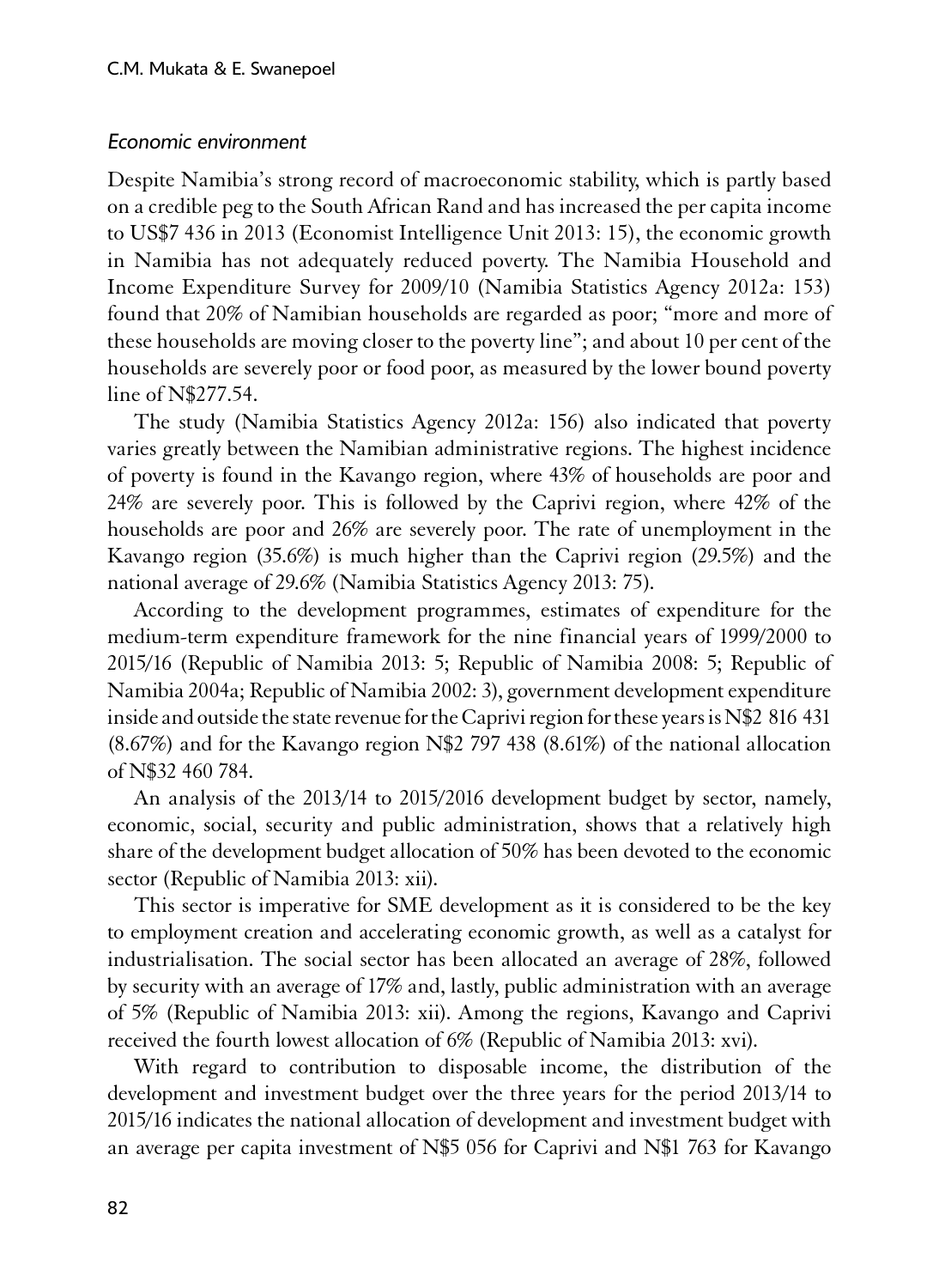for planned development projects (Republic of Namibia 2013: xvi). This means that there will be more disposable income and opportunities for SMEs in the Caprivi region than in the Kavango region.

#### *Social environment*

Consumption is a function of cultural and social change (Erasmus et al. 2013: 122). The issues in the social environment that are addressed in this section are the HIV/ AIDs pandemic, the level of education and migration.

The population growth rate for the Caprivi and the Kavango regions is expected to decrease owing to the HIV/AIDS pandemic, which is reportedly having a serious impact on the Caprivi region in particular (37.7% infection rate in Katima Mulilo). The prevalence rate for HIV in Katima Mulilo increased from 35.6% in 2010 to 37.7% in 2012. In Rundu, it increased from 23.2% to 24.5%, while for Namibia as a whole, it dropped from 18.8% to 18.2% during the same period (Ministry of Health and Social Services 2013: 25).

As a result of HIV/AIDS, the productivity of the workforce is affected; the issues include staff not coming to work regularly as they might have a sick/dying relative, or staff themselves being ill or attending a funeral. In addition, consumer income is increasingly being spent on health services, funerals and caring for orphans, which benefits businesses that offer funeral and health services, and funeral and health policies, while other businesses that might have benefited, had it not been for this problem, no longer do so. This affects both the formal and the informal sectors.

Another social trend that could impact on SMEs is levels of education among the population. Since independence in 1990, Namibia has been spending more than 25% of its budget on education (World Bank 2010: 1). Nevertheless, the education system remains weak in terms of playing the role that is expected of it by Vision 2030 and by international standards. With regard to international standards, the health and primary education pillar in Namibia is ranked 120<sup>th</sup> and the higher education pillar is ranked 119<sup>th</sup> out of 144 countries on the 2012/13 Global Competitiveness Index (World Economic Forum 2013: 15). As a result, SME growth in Namibia is affected by the lack of skilled labour.

Owing to high unemployment in the two regions, most of the skilled and semiskilled labour has migrated. According to the 2011 population and housing census (Namibia Statistics Agency 2012b: 45), the Caprivi region lost a significant number (about 5.5%) of its population to other regions between 2010 and 2011. This impacts negatively on some businesses in rural areas because they lose the skilled labour they need to grow.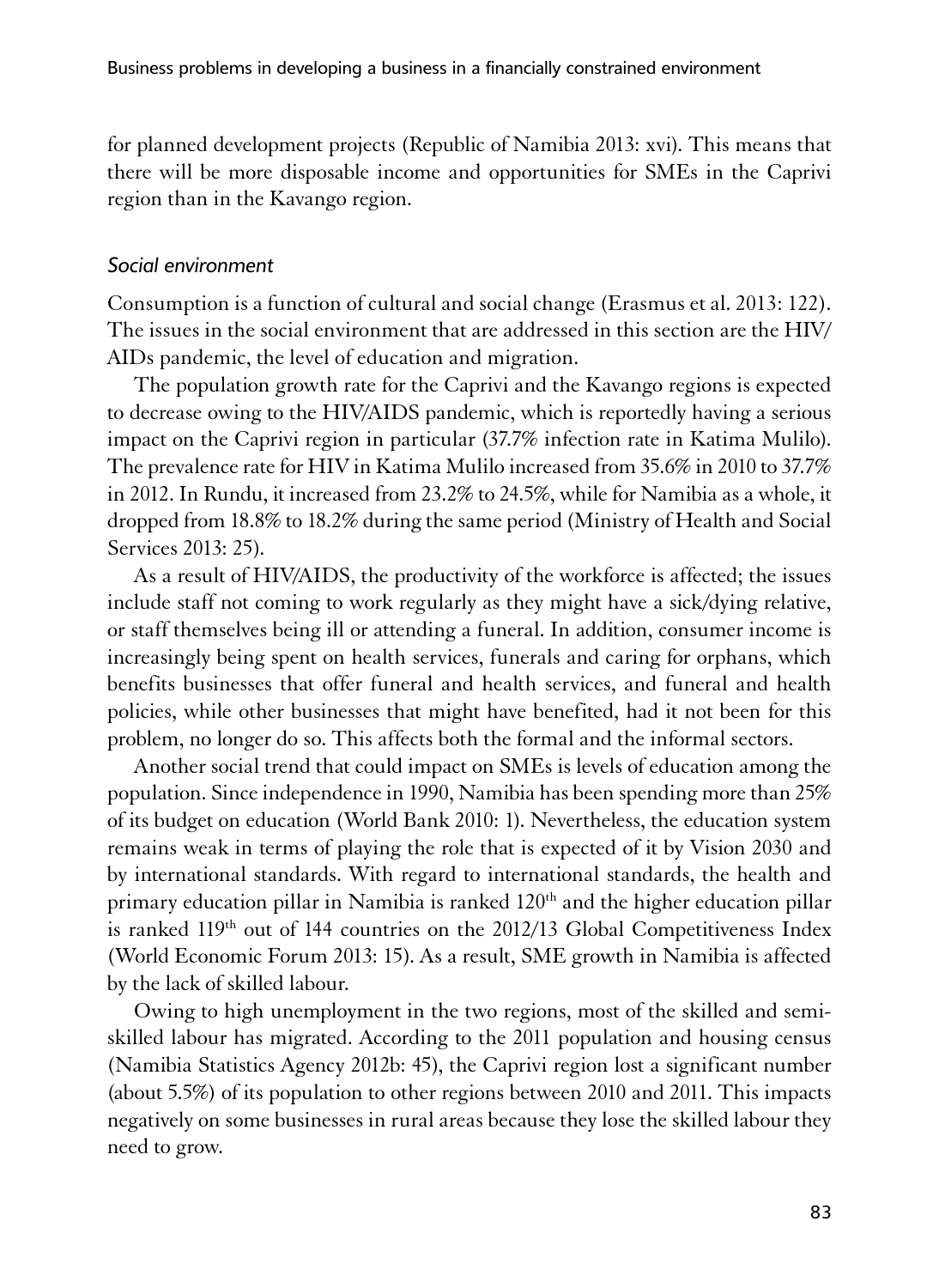#### *Physical environment*

1The Caprivi and Kavango regions have many natural resources, such as forests, wildlife and water. Among the tree species found in the region are economically important hardwoods for the timber industry such as kiaat, teak and rosewood (Republic of Namibia 2002: 16), and there is also immediate potential for the development of craft markets. The forest sector could be established as community forests. Sustainable forest management on communal land for the small-scale production of fuel wood, raw material for carving and furniture, and timber for the construction industry could provide an alternative source of income.

In terms of wildlife, there are more than 60 mammal species and 400 bird species, and the two regions have more wild animals and water than all the other regions of Namibia (Nature Travel Namibia 2014: 1). They also have excellent potential for further developing the tourism industry because of their strategic location en route to and from Zimbabwe, Zambia and Botswana, and unique cultural and natural assets. The protection of the biodiversity of the regions offers employment opportunities for the local community. Game wardens are needed to protect the wildlife and could also act as tourist guides in the parks. Furthermore, local communities could generate income from the sustainable harvesting of game and hunting by tourists.

There is potential for the establishment of a cultural village and development of arts and craft markets at tribal headquarters, where tourists could view traditional housing and lifestyles. Fishing, either for own use or to sell locally, is an important activity in the region for an estimated 30% of households (Tweddle & Hay 2012: 7). All the river systems are interconnected, providing good potential for fishing on a large scale as well as commercial fish farming. With its rich water resources, there is potential for the commercial development of fishing activity in the area, where extensive local knowledge of fishing exists. Markets for tilapia and catfish have been identified locally and in the East, where there is an enormous demand for the fish in countries such as Japan, Taiwan and China. There is also a need to establish a fish food factory to cater for the fish feeding needs of all government and private fish farms in Namibia. In addition, there is potential for training centres where training and advice could be obtained and fingerlings could be sourced. Many people in the two regions derive their livelihood from agriculture and the production of cash crops such as cotton, rice, sunflower, groundnuts and oriental tobacco. These crops should be promoted in the two regions.

The road network linking the rural areas off the main highway in the Caprivi and Kavango regions is poor, and during the rainy season many villages are cut off for several weeks, or are accessible only with four-wheel-drive vehicles. Inaccessible roads also affect distribution and increase transportation costs. With regard to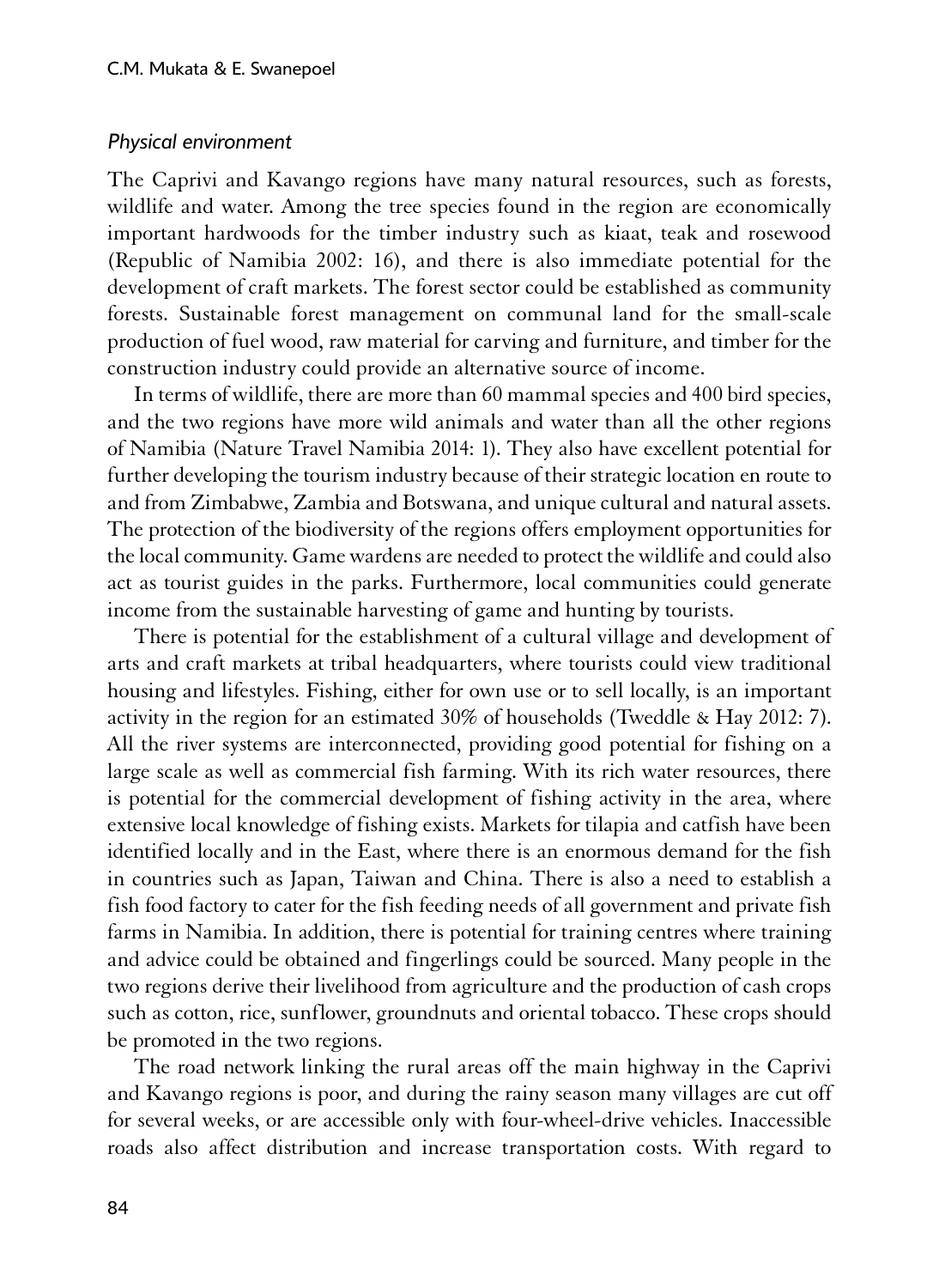transport infrastructure, nine road network infrastructures, three of which are in the Caprivi region (183 kilometres in total) and six in Kavango Region (545 kilometres in total) have been constructed since 2004 (*New Era* 2009: 14). The construction of this infrastructure in these regions has not only increased disposable income for SMEs during the construction phases, but has also stimulated the local economies and opened up these areas for tourism and other primary and secondary sector development.

The electricity supply in the two regions, especially during the summer months, is erratic. Power failures affect the production of goods and services, and the lack of supply of this important utility makes it difficult for businesses to operate efficiently, especially in rural areas. As a result, most small businesses are forced to operate in towns where they have access to electricity, but they have to compete with wellestablished and larger businesses in these towns.

# Discussion of findings

#### Demographic profile of the SME sample

The following demographic information was obtained: status of the respondents, gender, level of education and age of the business. Although the research strategy was to interview only the business owners, in many instances this proved to be impossible as the owners were often not in the office or available for scheduled meetings. After repeated attempts to meet with owners, the interviewers eventually interviewed the most senior manager. Nearly half of the respondents were owners (48.8%), while the remainder comprised managers (46.5%) and other members (4.7%). In Katima Mulilo it was possible to track down more than half of the business owners (55.6% of respondents), while in Rundu we could track down only 42.7%, as depicted in Table 1. Table 1 shows the status of the respondents, gender, level of education and age of the business in Rundu and Katima Mulilo.

Of the SME owners, 55.4% were male; while 51.9% of the managers were male. In terms of business owners' ages, the largest percentage fell into the 31 to 40 years age bracket (51%). In terms of level of education, 45% of the respondents had a secondary level of education, and 10% a primary level of education. Of the 176 respondents, 67 (38.1%) claimed to have a vocational training certificate/diploma, while 6.8% claimed to have an undergraduate degree; none of the respondents had a master's or doctoral degree. Rundu had a higher percentage of respondents with a vocational qualification (43.0%) than Katima Mulilo (32.5%), while more of the respondents who had attended senior secondary school were from Katima Mulilo (45.8%) compared with 12.9% in Rundu.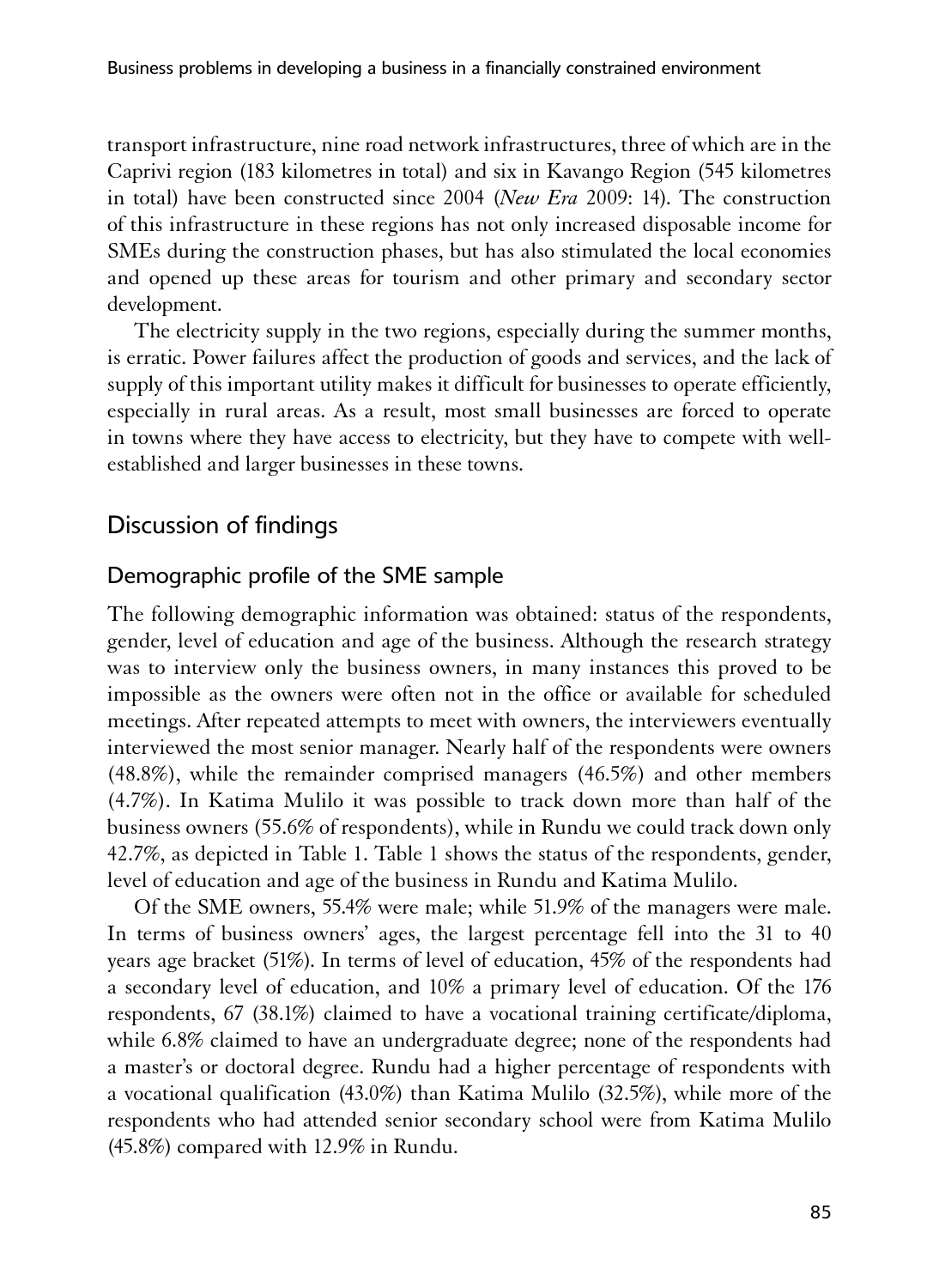|                          |                                                |                                               | <b>Rundu</b><br>(%) | <b>Katima Mulilo</b><br>(%) | <b>Total</b><br>(%) |
|--------------------------|------------------------------------------------|-----------------------------------------------|---------------------|-----------------------------|---------------------|
| Status of<br>respondents | Owners                                         |                                               | 42.7                | 55.6                        | 48.8                |
|                          | Managers                                       |                                               | 57.3                | 34.6                        | 46.5                |
|                          | Others                                         |                                               | $\Omega$            | 9.9                         | 4.7                 |
| Gender                   | Owners                                         | Male                                          | 68.4                | 44.4                        | 55.4                |
|                          |                                                | Female                                        | 31.6                | 55.6                        | 44.6                |
|                          | Managers                                       | Male                                          | 62.7                | 32.1                        | 51.9                |
|                          |                                                | Female                                        | 37.3                | 67.9                        | 48.1                |
| Age                      | Owners                                         | $21-30$ years                                 | 35.3                | 27.3                        | 30.8                |
| distribution             |                                                | 31-40 years                                   | 44.1                | 56.8                        | 51.                 |
| of                       |                                                | 41-50 years                                   | 14.7                | 15.9                        | 15.4                |
| respondents              |                                                | 50 or older                                   | 5.9                 | $\Omega$                    | 2.6                 |
|                          | Highest<br>educational level of<br>respondents | None                                          | 4.5                 | $\Omega$                    | 4.5                 |
|                          |                                                | Some primary education                        | 10.7                | $\Omega$                    | 5.7                 |
| Highest                  |                                                | Junior secondary                              | 18.3                | 14.4                        | 16.5                |
| level of<br>education    |                                                | Senior secondary                              | 12.9                | 45.8                        | 28.4                |
|                          |                                                | Vocational training<br>certificate or diploma | 43.0                | 32.5                        | 38.1                |
|                          |                                                | Degree                                        | 6.4                 | 7.2                         | 6.8                 |
|                          |                                                | <b>Number of</b><br><b>businesses</b>         |                     |                             |                     |
|                          | $0-1$ years                                    | 16                                            |                     |                             | 9.1                 |
| Years in                 | 2-5 years                                      | 98                                            |                     |                             | 55.7                |
| operation                | $6-10$ years                                   | 52                                            |                     |                             | 29.5                |
|                          | 11 years or longer                             | 10                                            |                     |                             | 5.7                 |

Table 1: Demographic profile of respondents

Respondents were requested to indicate on a predetermined list the number of years their businesses had been in operation. Of the 176 respondents, the majority (55.7%) had been in operation for between two and five years, 29.5% for more than six years, and 5.7% for 11 years or longer. Only 9.1% had been in operation for less than one year.

# Business problems encountered when developing an own business

Respondents had to indicate on a predetermined list of 19 problems (gleaned from a literature review) the level of the problems they encountered in developing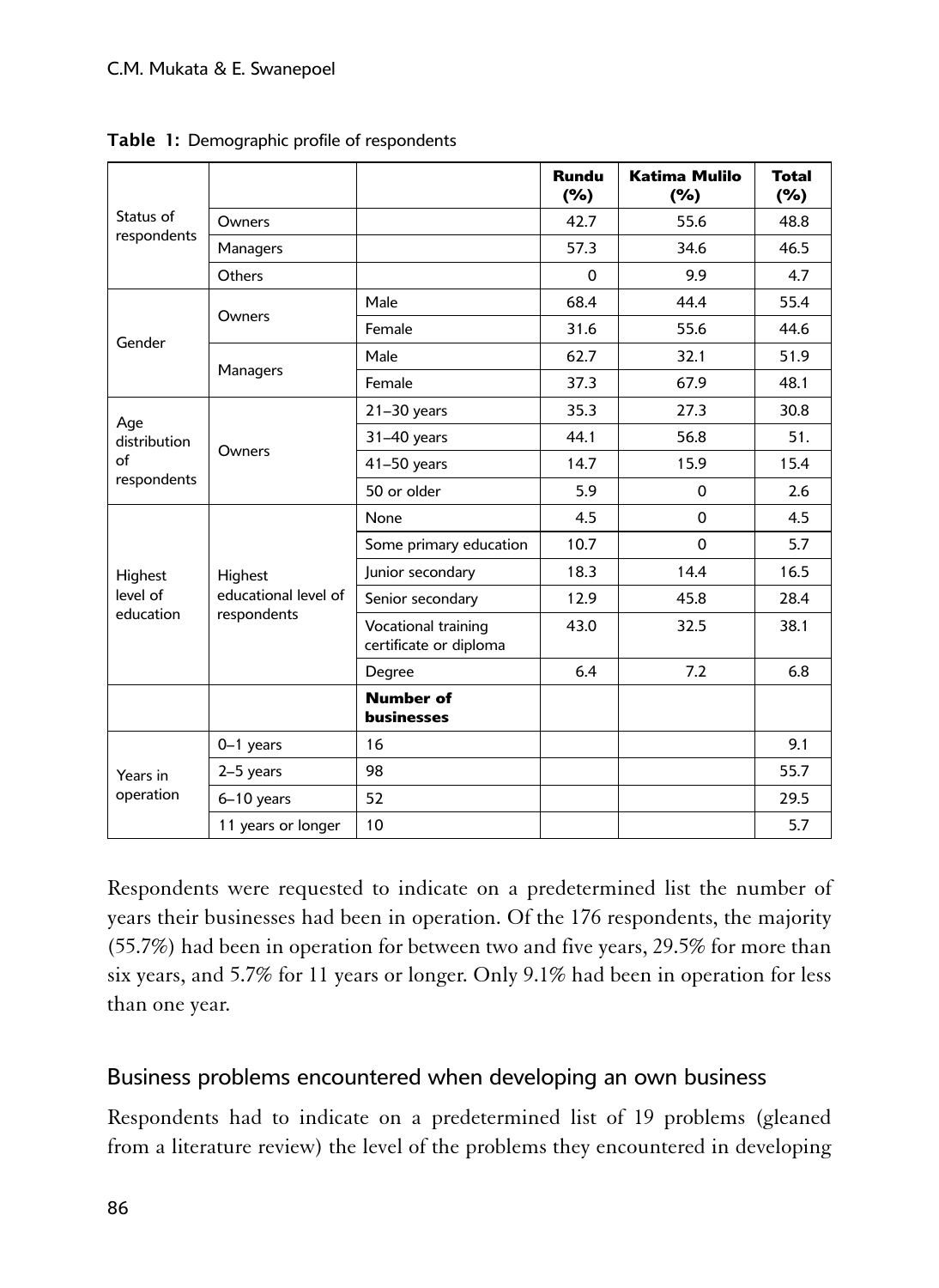their business, ranging from 'not a problem' or 'a minor problem' to 'a major problem'. According to the respondents (Table 2), the five major business problems encountered in developing their businesses in both Katima Mulilo and Rundu were a lack of technical training (52%), a lack of management training (49%), a lack of credit for working capital (47.2%), a lack of markets or stalls from which to sell (46.2%) and a lack of start-up capital (46.2%).

When the scores for minor and major problems were combined, the most serious problem in developing the business in the two towns was low demand/lack of customers (85.6%). This was followed by lack of technical training (81.8%), lack of start-up capital (78.9%), lack of markets or stalls from which to sell (78.9%), and lack of management training (76.4%). The following were perceived not to be a problem in developing an own business: regional instability (52.7%), lack of credit facilities (48.0%), difficulty in finding an investor (42.9%) and lack of credit for investment (42.7%).

|                                                           | <b>Level of problem</b>    |                                |                            |  |
|-----------------------------------------------------------|----------------------------|--------------------------------|----------------------------|--|
| Problems experienced in developing an own<br>business     | Not a<br>problem<br>$(\%)$ | <b>Minor</b><br>problem<br>(%) | Major<br>problem<br>$(\%)$ |  |
| Lack of technical training                                | 18.2                       | 29.5                           | 52.3                       |  |
| Lack of management training                               | 23.6                       | 27.0                           | 49.4                       |  |
| Lack of credit for working capital                        | 38.6                       | 13.6                           | 47.2                       |  |
| Lack of markets or stalls from which to sell              | 20.5                       | 32.7                           | 46.2                       |  |
| Lack of start-up capital                                  | 20.5                       | 32.7                           | 46.2                       |  |
| Lack of funds for expansion                               | 25.8                       | 29.2                           | 45.0                       |  |
| Lack of credit for investment                             | 42.7                       | 12.9                           | 43.9                       |  |
| Difficulty in finding investors or inventors              | 42.9                       | 15.2                           | 42.9                       |  |
| Low demand/lack of customers                              | 14.0                       | 45.6                           | 40.0                       |  |
| Lack of onsite technical advice                           | 29.6                       | 32.0                           | 38.5                       |  |
| Lack of capacity to expand                                | 41.9                       | 20.3                           | 37.8                       |  |
| Lack of credit facilities                                 | 48.0                       | 14.5                           | 37.6                       |  |
| Lack of onsite management advice                          | 38.7                       | 25.6                           | 35.7                       |  |
| Lack of marketing information                             | 28.8                       | 36.5                           | 34.1                       |  |
| Difficulty in finding employees                           | 33.7                       | 35.5                           | 30.8                       |  |
| Lack of labour with required skills                       | 29.4                       | 40.6                           | 30.0                       |  |
| Lack of information on cheaper sources of goods/suppliers | 44.5                       | 34.8                           | 20.7                       |  |
| Government regulations                                    | 42.2                       | 45.2                           | 12.7                       |  |
| Regional instability                                      | 52.7                       | 35.8                           | 11.5                       |  |

Table 2: Problems experienced in developing an own business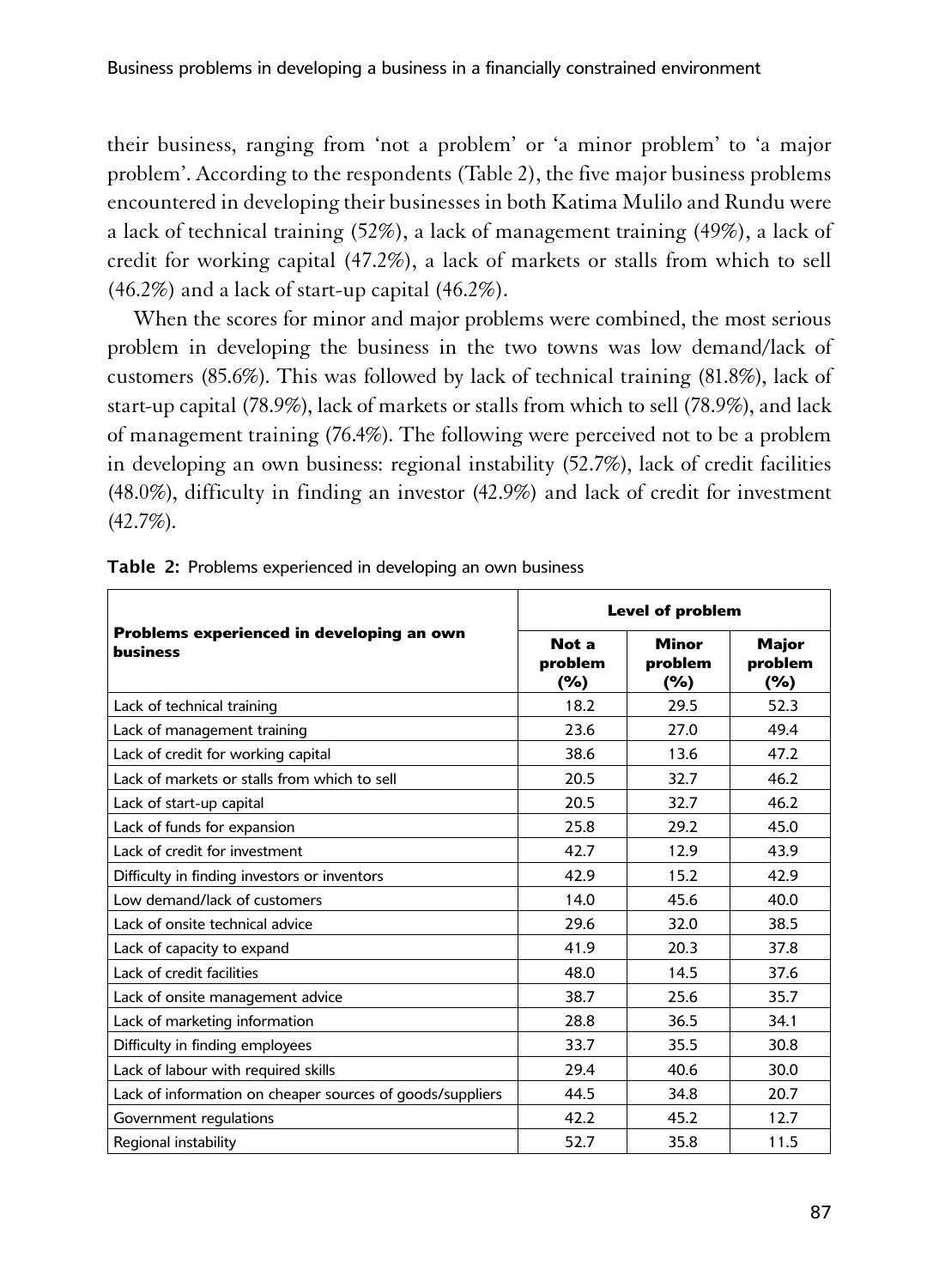In comparing the data from the two towns, large variations were obvious (Table 3). In Katima Mulilo, most of the respondents perceived that their major problems included a lack of credit facilities (88.5%) and a lack of onsite management advice (88.0%), followed by a lack of management training (85.2%), a lack of technical training (84.3%) and a lack of marketing information (80.0%).

In Rundu, the respondents perceived that their major problems included a lack of onsite technical advice (35.5%) and a lack of labour with the required skills (35.5%), followed by a lack of information on cheaper sources of goods/suppliers (32%), a lack of credit for working capital (28.7%) and a lack of technical training (23.7%).

In terms of similarities, both towns scored a lack of technical training as one of the top five major problems. In terms of differences, while lack of labour with the required skills was perceived as the foremost problem in Rundu, the lack of credit facilities was perceived as the foremost problem in Katima Mulilo. In Rundu, a lack of credit facilities had the second lowest percentage. In general, the percentage of major problems identified in Rundu were very low, with only three problems identified as major by more than 30% of the respondents.

|                                                               | <b>Level of problem</b> |       |                             |       |                             |       |
|---------------------------------------------------------------|-------------------------|-------|-----------------------------|-------|-----------------------------|-------|
| Problems experienced in developing an own<br><b>business</b>  | Not a problem<br>$(\%)$ |       | <b>Minor problem</b><br>(%) |       | <b>Major problem</b><br>(%) |       |
|                                                               | Katima<br><b>Mulilo</b> | Rundu | Katima<br><b>Mulilo</b>     | Rundu | Katima<br><b>Mulilo</b>     | Rundu |
| Lack of credit facilities                                     | 5.1                     | 74.2  | 5.1                         | 19.4  | 88.5                        | 6.5   |
| Lack of onsite management advice                              | 4.8                     | 68.8  | 6.0                         | 20.0  | 88.0                        | 10.8  |
| Lack of management training                                   | 3.7                     | 40.9  | 11.1                        | 40.9  | 85.2                        | 18.3  |
| Lack of technical training                                    | 4.8                     | 30.1  | 10.8                        | 46.2  | 84.3                        | 23.7  |
| Lack of marketing information                                 | 7.7                     | 71.0  | 10.3                        | 19.4  | 80.8                        | 9.7   |
| Low demand/lack of customers                                  | 4.9                     | 85.9  | 17.3                        | 12.0  | 77.8                        | 2.2   |
| Lack of capacity to expand                                    | 11.7                    | 44.6  | 16.9                        | 44.6  | 71.4                        | 10.9  |
| Lack of markets or stalls from which to sell                  | 7.6                     | 71.0  | 22.8                        | 18.3  | 69.6                        | 10.8  |
| Lack of credit for investment                                 | 7.9                     | 64.1  | 23.7                        | 27.2  | 68.4                        | 8.7   |
| Lack of information on cheaper sources of goods/<br>suppliers | 19.0                    | 31.5  | 21.5                        | 35.9  | 59.5                        | 32.6  |
| Lack of labour with required skills                           | 15.4                    | 24.7  | 24.4                        | 39.8  | 59.0                        | 35.5  |
| Lack of onsite technical advice                               | 21.8                    | 7.5   | 32.1                        | 57.0  | 46.2                        | 35.5  |
| Lack of credit for working capital                            | 19.5                    | 36.6  | 37.7                        | 35.5  | 41.6                        | 28.0  |
| Lack of start-up capital                                      | 15.6                    | 40.9  | 42.9                        | 38.7  | 41.6                        | 20.9  |
| Lack of funds for expansion                                   | 23.4                    | 68.5  | 39.0                        | 20.9  | 37.7                        | 9.8   |
| Difficulty in finding employees                               | 24.1                    | 41.9  | 30.0                        | 39.8  | 30.4                        | 18.3  |
| Difficulty in finding investors                               | 31.0                    | 53.8  | 38.0                        | 32.3  | 29.6                        | 14.0  |
| Government regulations                                        | 72.6                    | 18.3  | 24.7                        | 61.3  | 2.4                         | 20.4  |
| Regional instability                                          | 90.6                    | 23.6  | 7.8                         | 57.1  | 1.6                         | 19.0  |

Table 3: Problems experienced in developing an own business in Katima Mulilo and Rundu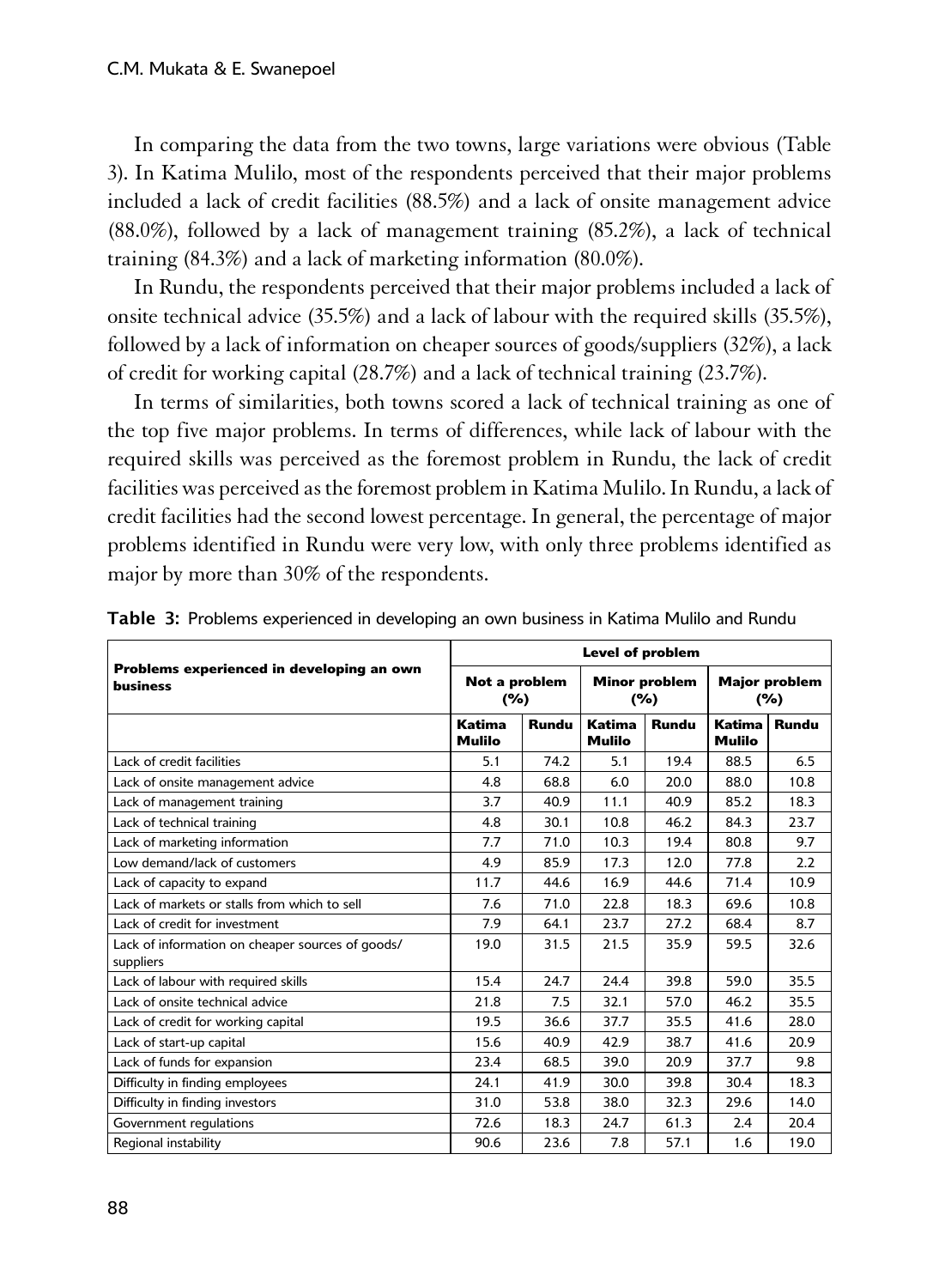In order to determine whether there is a significant difference between the two towns in terms of the extent to which they perceived the problems identified as being problematic, the following hypothesis was tested using the Mann-Whitney test.

#### *Hypothesis 1: Differences between towns*

- $H_{10}$ : No differences exist between the two towns in terms of the extent to which they perceive the listed problems relating to developing an own business as being problematic.
- $H_{11}$ : Differences exist between the two towns in terms of the extent to which they perceive the listed problems relating to developing an own business as being problematic.

1The Mann-Whitney test is a non-parametric test for assessing whether two samples of observations come from the same distribution. The test could be used because the following assumptions were met:

- Random samples from populations had been drawn.
- Independence within samples and mutual independence between samples existed.
- The measurement scale is at least ordinal.

1The statistically significant results are presented in Table 4.

From Table 4, it follows that, except for the problem of low demand/lack of customers, the two towns differ significantly (at the 5% level of significance) in terms of the perceived severity on 18 of the identified problems. From the median rank level, it follows that for all the problems except the last two, respondents in Rundu (Town 1) perceived the severity to be less than respondents in Katima Mulilo (Town 2). For the problems 'Government regulations' and 'Regional instability', respondents in Rundu (Town 1) perceived the severity of the problems to be more severe than respondents in Katima Mulilo (Town 2).

Based on the above, the null hypothesis statement  $H_{10}$  is rejected in favour of the alternative hypothesis  $H_{11}$ , which states that differences exist between the two towns in terms of the extent to which they perceive the listed problems relating to developing an own business as being problematic.

A concern arose with regard to differences that may exist between owners' perceptions of problems encountered when starting an own business and the perceptions of managers as to the problems experienced by their business owners while developing their own businesses. The following hypothesis was formulated and tested. The results appear in Table 5.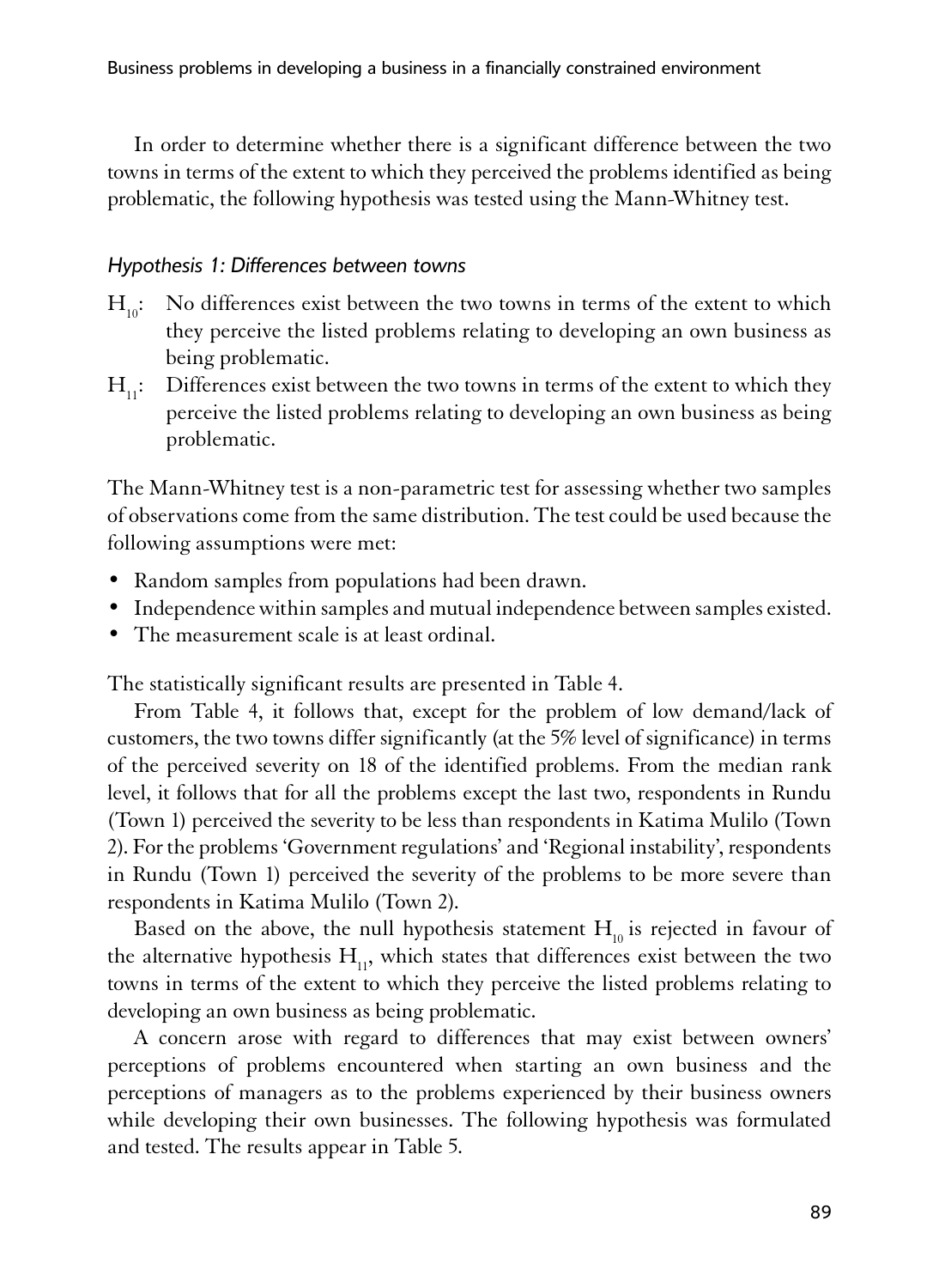Table 4: Statistical significance of the differences between respondents in Katima Mulilo and Rundu with regard to the severity of the problems encountered when developing an own business

| <b>Problem</b>                                            | <b>Mean rank</b>                         | p-value   |
|-----------------------------------------------------------|------------------------------------------|-----------|
| Lack of management training                               | Town $1 = 62.89$<br>Town $2 = 117.20$    | $0.0000*$ |
| Lack of technical training                                | Town $1 =$<br>59.18<br>Town $2 = 120.02$ | $0.0000*$ |
| Lack of marketing information                             | 76.98<br>Town $1 =$<br>Town $2 = 95.79$  | $0.0085*$ |
| Lack of capacity to expand                                | Town $1 =$<br>57.41<br>Town $2 = 120.75$ | $0.0000*$ |
| Lack of labour with required skills                       | Town $1 = 72.95$<br>Town $2 = 100.66$    | $0.0001*$ |
| Lack of market or stall to sell from                      | Town $1 = 66.43$<br>Town $2 = 107.19$    | $0.0000*$ |
| Lack of onsite management advice                          | Town $1 =$<br>56.85<br>Town $2 = 117.97$ | $0.0000*$ |
| Lack of information on cheaper sources of goods/suppliers | Town $1 = 72.68$<br>Town $2 = 95.36$     | $0.0011*$ |
| Lack of credit facilities                                 | Town $1 =$<br>50.61<br>Town $2 = 128.33$ | $0.0000*$ |
| Lack of onsite technical advice                           | Town $1 = 60.79$<br>Town $2 = 113.92$    | $0.0000*$ |
| Lack of credit for investment                             | Town $1 = 52.39$<br>Town $2 = 126.08$    | $0.0000*$ |
| Lack of credit for working capital                        | Town $1 = 54.60$<br>Town $2 = 126.49$    | $0.0000*$ |
| Difficulty in getting an investor                         | Town $1 = 55.47$<br>Town $2 = 122.40$    | $0.0000*$ |
| Difficulty in getting employees                           | Town $1 = 74.47$<br>Town $2 = 100.66$    | $0.0003*$ |
| Lack of start-up capital                                  | Town $1 = 76.2$<br>Town $2 =$<br>97.69   | $0.0023*$ |
| Lack of funds for expansion                               | Town $1 = 75.39$<br>Town $2 = 98.35$     | $0.0012*$ |
| Government regulations                                    | Town $1 = 104.55$<br>56.68<br>Town $2 =$ | $0.0000*$ |
| Regional instability                                      | Town $1 = 96.07$<br>Town $2 =$<br>46.19  | $0.0000*$ |

<sup>1</sup>\* Significant at the 5% level of significance

1Note: Town 1 refers to Rundu and Town 2 to Katima Mulilo.

#### *Hypothesis 2: Differences between owners and managers*

 $H_{20}$ : No differences exist between the two groups (owners versus managers) in terms of the extent to which they perceive the listed problems relating to developing an own business as being problematic.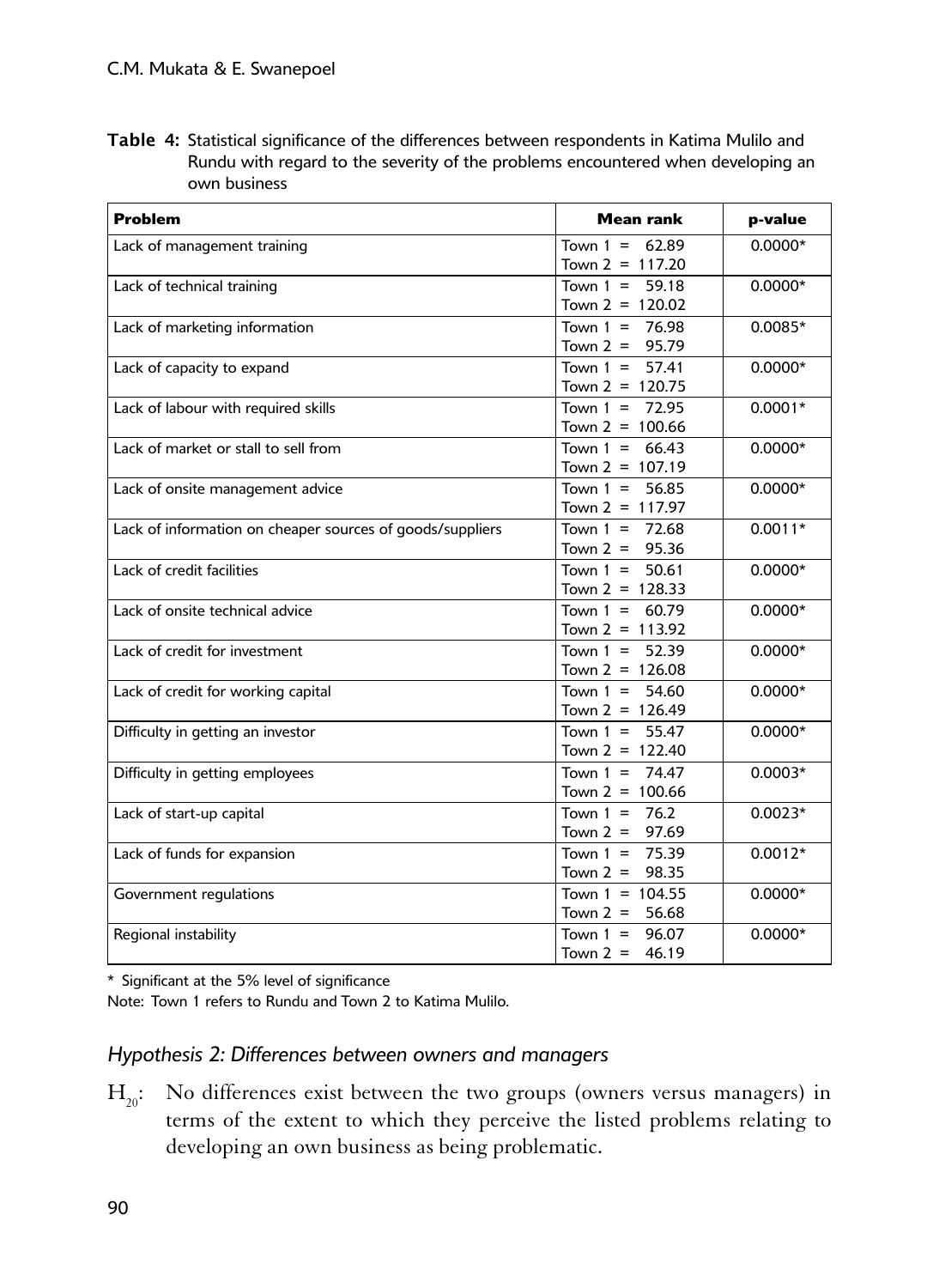$H_{21}$ : Differences exist between the two groups (owners versus managers) in terms of the extent to which they perceive the listed problems relating to developing an own business as being problematic.

The Mann-Whitney test, described earlier, was used to test this hypothesis.

Table 5: Statistical significance of the differences between the owners and managers on how they perceive the problems encountered when developing an own business

| <b>Problem</b>                  | Mean rank                              | p-value   |
|---------------------------------|----------------------------------------|-----------|
| Lack of management training     | Group $1 = 90.19$<br>Group $2 = 72.37$ | $0.0081*$ |
| Lack of technical training      | Group $1 = 88.06$<br>Group $2 = 72.75$ | $0.0239*$ |
| Lack of capacity to expand      | Group $1 = 86.72$<br>Group $2 = 72.28$ | $0.0328*$ |
| Lack of credit facilities       | Group $1 = 87.38$<br>Group $2 = 73.44$ | $0.0364*$ |
| Low demand/lack of customers    | Group $1 = 88.38$<br>Group $2 = 69.26$ | $0.0039*$ |
| Lack of onsite technical advice | Group $1 = 89.00$<br>Group $2 = 66.86$ | $0.0011*$ |

\* Significant at the 5% level of significance

Note: Group 1 comprises the owners and Group 2 the managers.

From Table 5, the two groups differ significantly (at the  $5\%$  level of significance) with respect to only six of the 19 problems. From the median rank level, it follows that for all six of the statistically significant problems, the owners (Group 1) perceived the severity of the problems to be greater than the managers (Group 2). The differences relating to these six problems may be ascribed to the owners' vision to grow the business, which would typically require more training, more customers and more external finance, while managers may focus more on sustaining than growing the business. The reasons for these differences need further investigation.

On 13 of the listed problems in developing a business, however, no significant differences were found between the perceptions of owners and managers. Therefore, the null hypothesis  $H_{20}$  cannot be rejected in favour of the alternate hypothesis.

Another question that arose was whether the perceived severity of the types of problems encountered as the business develops over the years, changes. A hypothesis was formulated as follows: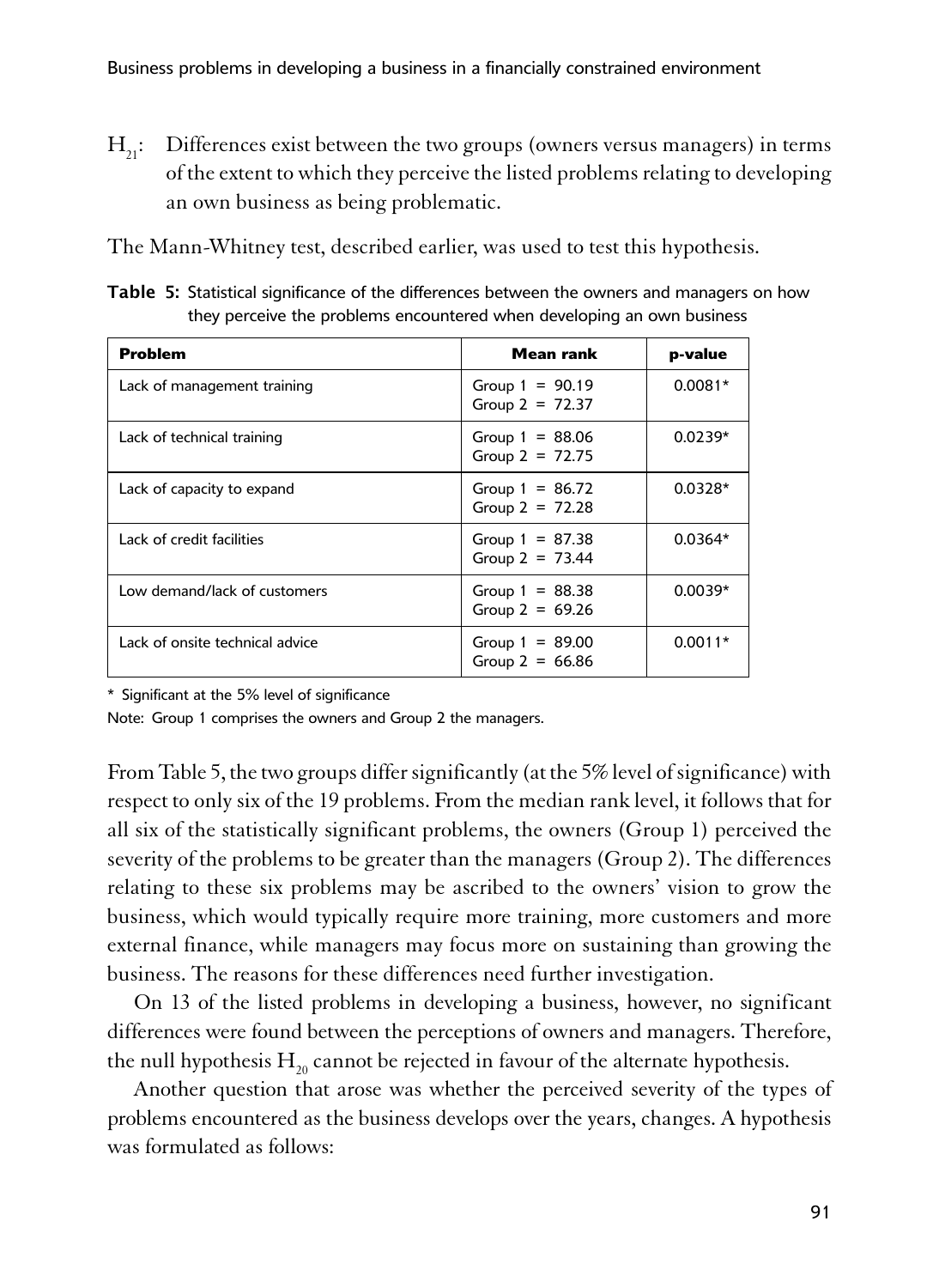#### *Hypothesis 3: Differences with respect to operating years*

- $H_{30}$ : No relationship exists between the number of years in business and the severity of the problems experienced in developing an own business.
- $H_{\rm a}$ : A relationship exists between the number of years in business and the severity of the problems experienced in developing an own business.

1The Kendal tau statistic, a measure of association between two ordinal-level variables, was used as the test statistic for Hypothesis 3. Kendall's tau-b is a measure of association often used with, but not limited to, 2-by-2 tables. It is computed as the excess of concordant over discordant pairs  $(C - D)$ , divided by a term representing the geometric mean between the number of pairs not tied on  $X\left(X_{_{0}}\right)$  and the number not tied on  $Y(Y_0)$ :

*Tau-b* = 
$$
(C-D)/
$$
 SQRT  $[(C + D + Y_0)(C + D + Y_0)]$ 

| <b>Problem</b>                      | Kendall's tau-b<br>value | <b>Approximate</b><br>significance (p-value) |
|-------------------------------------|--------------------------|----------------------------------------------|
| Lack of technical training          | $-0.15684$               | 0.02241                                      |
| Lack of labour with required skills | $-0.15487$               | 0.02745                                      |
| Low demand/lack of customers        | $-0.27478$               | 0.00001                                      |
| Lack of start-up capital            | $-0.17851$               | 0.01046                                      |

Table 6: Statistical significance test on the relationship between the number of years in business and the severity of problems experienced in developing the business

<sup>1</sup>**\*** Significant at the 5% level of significance

1For only four of the 19 problems (Table 6), namely lack of technical training, lack of labour with required skills, low demand/lack of customers and lack of start-up capital, a statistically significant relationship (at the 5% level of significance) was found . The negative value of Kendal's tau-b indicates that a negative relationship exists. Hence, as the number of years a business has been in operation increased, so the severity of the problems experienced decreased. This could be a result of the fact that those that have been in business for a longer period may already have acquired the necessary technical skills, employed labour with the required skills, are aware of market opportunities and do not require start-up capital from the banks, compared to those that are new in business.

Nonetheless, no significant differences were found on 15 of the 19 listed problems in developing a business; therefore the null hypothesis statement  $H_{30}$ , which states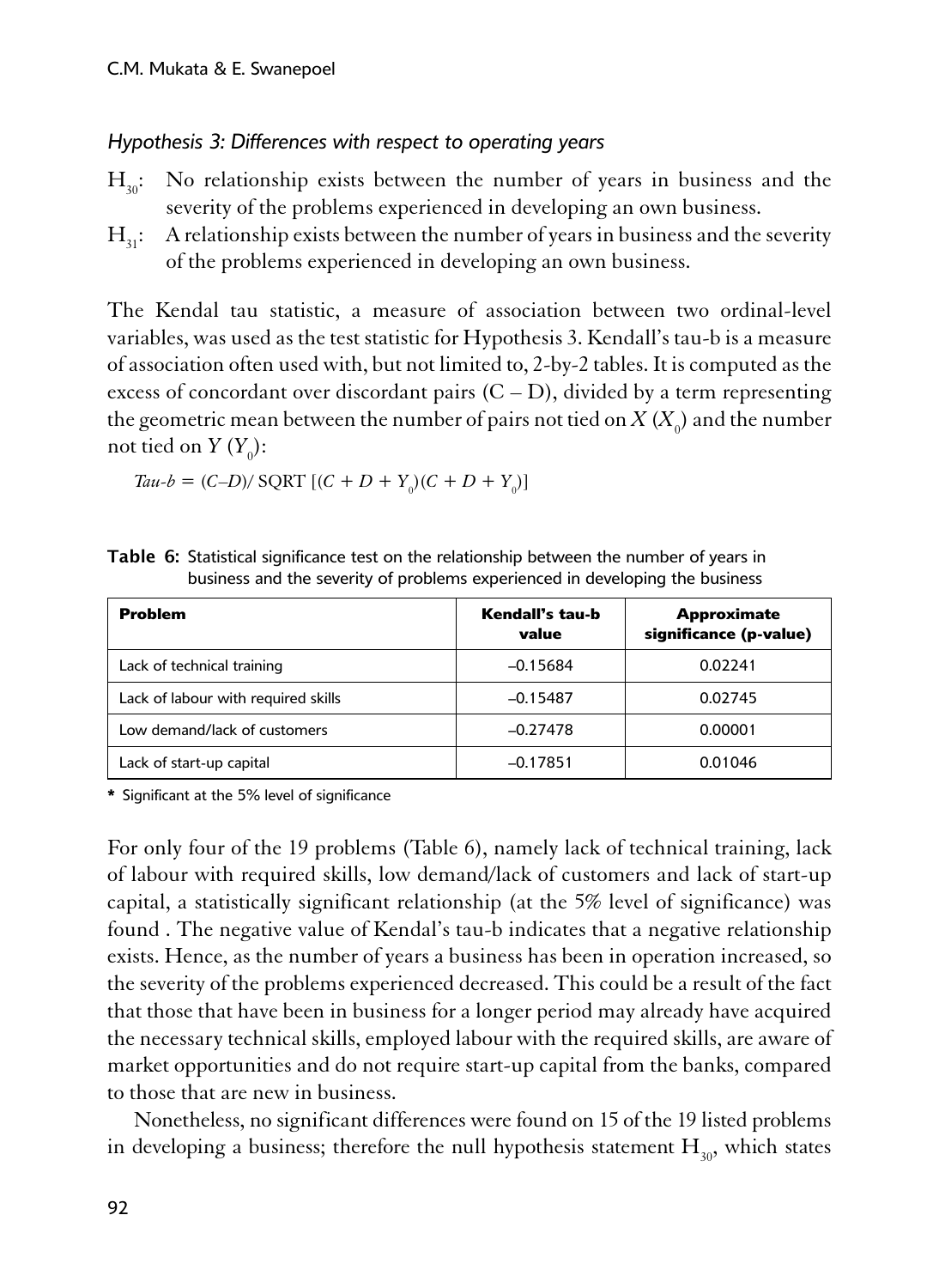that no relationship exists between the number of years in business and the severity of the problems experienced in developing an own business, cannot be rejected.

In the small business baseline survey study conducted by the Ministry of Trade and Industry (1998: 10), a lack of management training was identified as an extremely relevant problem. Lack of training (management and technical training) limits an entrepreneur in his/her identification of new opportunities, possibly resulting in several businesses competing for the same customers, which in turn could lead to low profits and hence low income. It could also lead to high failure rates because of poor forward planning and poor planning for development. All too often, profits may be consumed instead of being invested in the business. The reason for this lack of training could perhaps be attributed to the lack of training institutions, especially in the two towns in the study, as well as to a lack of knowledge about other agencies that are involved in supporting SMEs.

Given the fact that the majority of businesses in the two towns are small and young, there is a need for training – technical and management training, which would include training in management functions such as marketing, finance, operations and human resources management – if SMEs are to grow. The fact that a lack of start-up capital and working capital were cited as major problems makes sense if one examines the respondents' sources of capital, which were primarily their own savings, money borrowed from parents and relatives and, finally, money borrowed from friends. It is not possible for these sources to generate sufficient capital, which explains lack of capital as one of the major problems facing businesses. Limited access to external finance hinders both the formation of businesses and the capacity of SMEs to expand. The findings of this study correspond with the findings of the Ministry of Trade and Industry (1999: 41) in the Otjozondjupa and Erongo regions, where a lack of credit for working capital and credit for investment were cited by the largest number of respondents as the most important problems.

The reasons for the lack of start-up capital and working capital may stem from limited access to external finance as well as the inability to afford the high interest rates and a lack of security or collateral. However, it could also be attributed to the fact that the owners/managers of SMEs are not capable of presenting feasible business plans. In other words, a low level of education or a lack of training may constitute the major constraint in terms of the lack of access to finance.

The problem of a low demand/lack of customers is not surprising. Both Katima Mulilo and Rundu are small towns with small populations and high rates of unemployment.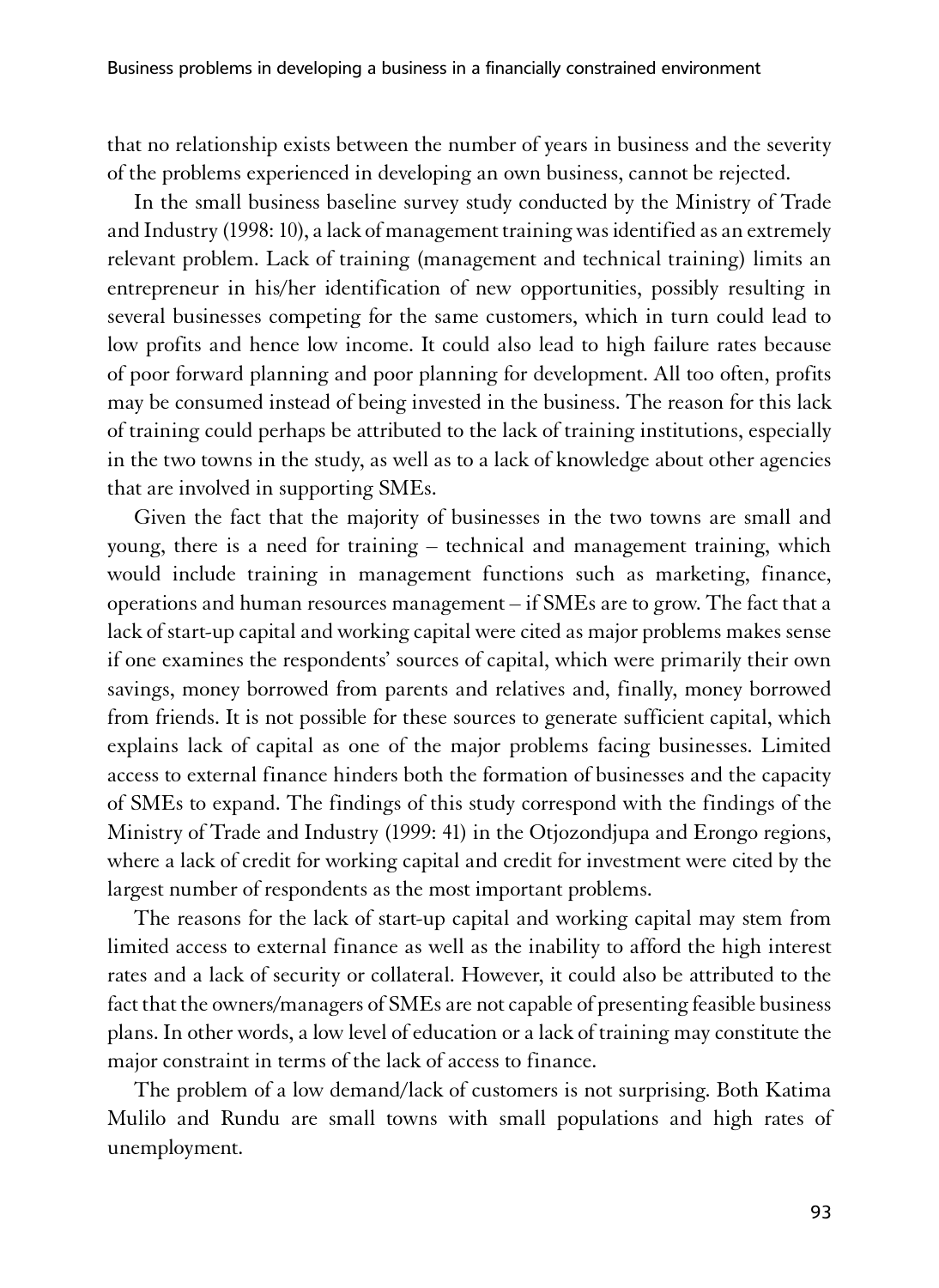The problems of lack of labour with required skills identified in Rundu is to be expected as the respondents from Rundu had low levels of education – either they were without any education or, at best, some primary education.

#### Recommendations

Based on the results of the study, the following recommendations are made:

It is recommended that a training institute that provides coordinated, comprehensive and forward-looking business management and technical training programmes be established in the two towns. Such an institute would provide management and business skills training that are important for SMEs to be successful in their businesses. The training institutes would be responsible for organising and structuring training modules to cater for the specific development requirements of the SMEs.

In order to reduce poverty, increase disposable income and create greater opportunities for SMEs in the Caprivi region, it is recommended that the government of Namibia increase its allocation of funds to programmes and projects that have a direct impact on improving the standard of living in the two regions.

As the major buyer of products and services, government is a possible lucrative market for new businesses. The government should introduce a policy or law that mandates the businesses that have government tenders to subcontract SMEs. Such a policy would stimulate the establishment and growth of SMEs in those industries and would open doors for new and small businesses to compete for government contracts.

The government should reduce both the time and costs of starting a business by simplifying the regulatory and administrative processes; this should lead to more start-up businesses. Acs and Szerb (in Bosma & Levie 2010: 13) argued that opportunity-driven entrepreneurial activity makes a bigger contribution to economic development when doing business has been made easier in a country.

# Conclusion

1Although the Namibian government has put in place policies and institutions with the aim of developing the SME sector, their impact in the Caprivi and Kavango regions has been minimal, as revealed by this study.

Accordingly, the contribution of SMEs to economic development could be enhanced by creating an environment that is conducive for business. The call for a conducive business environment should not be misconstrued as some kind of massive government intervention, but rather as an enabling force to foster development.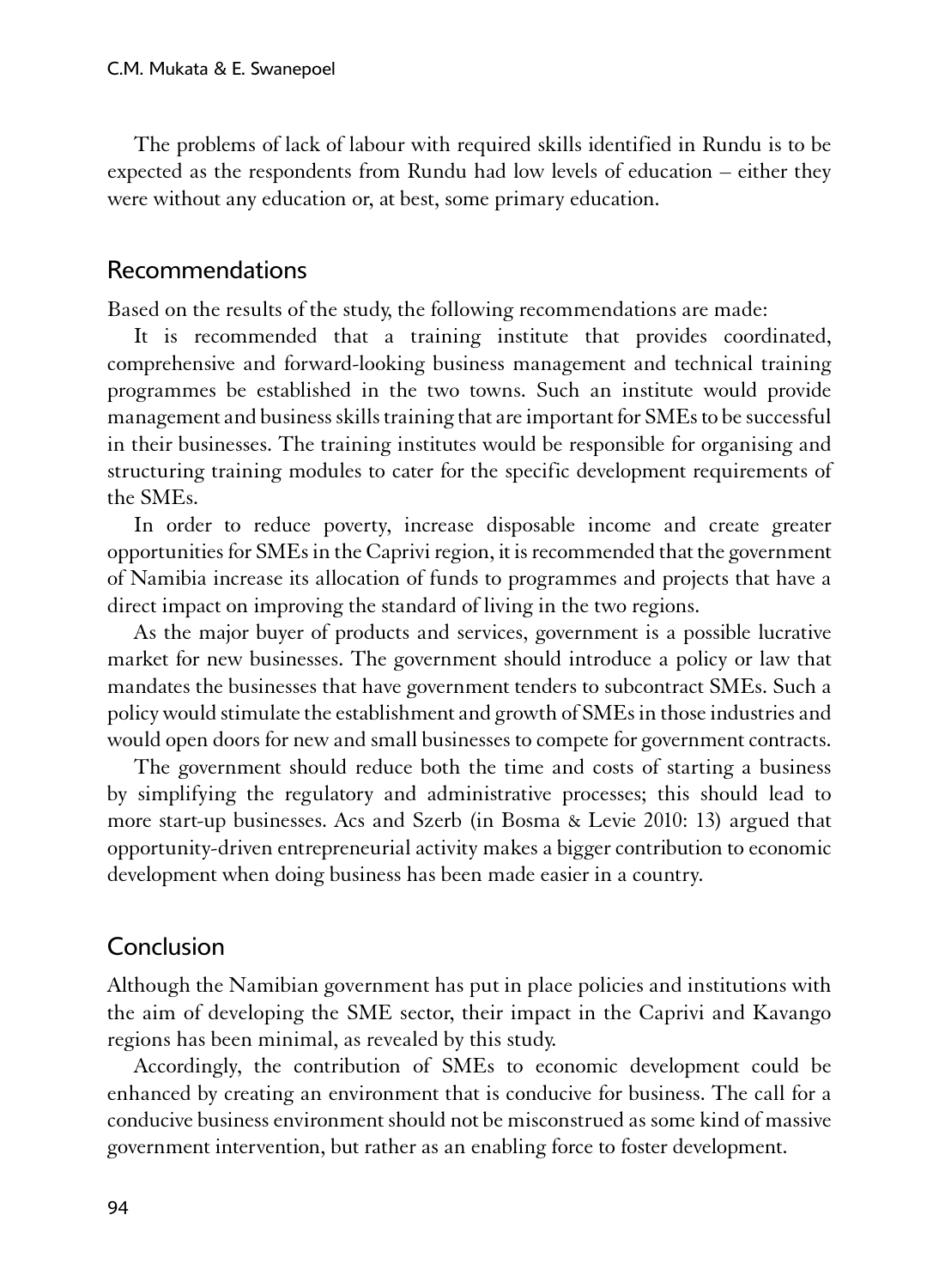# Endnote

1. After an extensive search, it was not possible to find recent literature. The Namibia Economic Policy Research Unit (NEPRU) has closed its offices and the Namibia Statistics Agency (NSA) has not conducted a study on SMEs.

# **References**

- Abor, J. & Quartey, P. 2010. 'Issues in SME development in Ghana and South Africa', *International Research Journal of Finance and Economics* 39: 219–228*.*
- Africa Commission. 2009. *Realising the Potential of Africa's Youth*. Copenhagen: Secretariat of the Africa Commission, Ministry of Foreign Affairs, Denmark.
- Arinaitwe, S.K. 2006. 'Factors constraining the growth and survival of small scale businesses: A developing country analysis', *Journal of American Academy of Business*: 8(2): 167–178.
- Aterido, R., Hallward-Driemeier, M. & Pagés, C. 2009. *Big Constraints to Small Firms' Growth? Business Environment and Employment Growth across Firms*. Working Paper No. 5032, World Bank Development Research Group Policy Research. Geneva: World Bank.
- Bosma, N. & Levie, J. 2010. *Global Entrepreneurship Monitor 2009 Executive Report*. Babson Park, MA: Babson College; Santiago, Chile: Universidad del Desarollo; London, UK: London Business School.
- Bukvic, V. & Bartlett, W. 2003. 'Financial barriers to SME growth in Slovenia', *Economic and Business Review for Central and South-Eastern Europe*, 5(3): 161–181.
- Chowdhury, M.S. 2007. 'Overcoming entrepreneurship development constraints: The case of Bangladesh', *Journal of Enterprising Communities: People and Places in the Global Economy*, 1(3): 240–251.
- Chipangura, H. & Kaseke, N. 2012. 'Growth constraints of small and medium enterprises at Glenview furniture complex in Harare (Zimbabwe)', *International Journal of Marketing and Technology*, 2(6): 40–82.
- Collis, J. & Hussey, R. 2003. *Business Research: A Practical Guide for Undergraduate and Postgraduate Students*. Hampshire: Palgrave.
- Economist Intelligence Unit. 2013. *Country Report Namibia*. [Online] Available at: [http://](http://www.marketresearch.com/) [www.marketresearch.com.](http://www.marketresearch.com/) Accessed: 5 May 2013.
- Erasmus, B.J. & Strydom, J.W. & Rudansky-Kloppers, S. 2013. *Introduction to Business Management* (9th edition). Cape Town: Oxford University Press.
- Fjose, S., Grünfeld, L.A. & Green, C. 2010. *SMEs and Growth in Sub-Saharan Africa: Identifying SME Roles and Obstacles to SME Growth.* MENON-publication No. 14/2010. [Online] Available at: [http://www.norfund.no/getfile.php/Documents/](http://www.norfund.no/getfile.php/Documents/Homepage/Reports and presentations/Studies for Norfund/SME and growth MENON %5BFINAL%5D.pdf) [Homepage/Reports%20and%20presentations/Studies%20for%20Norfund/SME%20](http://www.norfund.no/getfile.php/Documents/Homepage/Reports and presentations/Studies for Norfund/SME and growth MENON %5BFINAL%5D.pdf) [and%20growth%20MENON%20%5BFINAL%5D.pdf](http://www.norfund.no/getfile.php/Documents/Homepage/Reports and presentations/Studies for Norfund/SME and growth MENON %5BFINAL%5D.pdf). Accessed: 31 July 2015.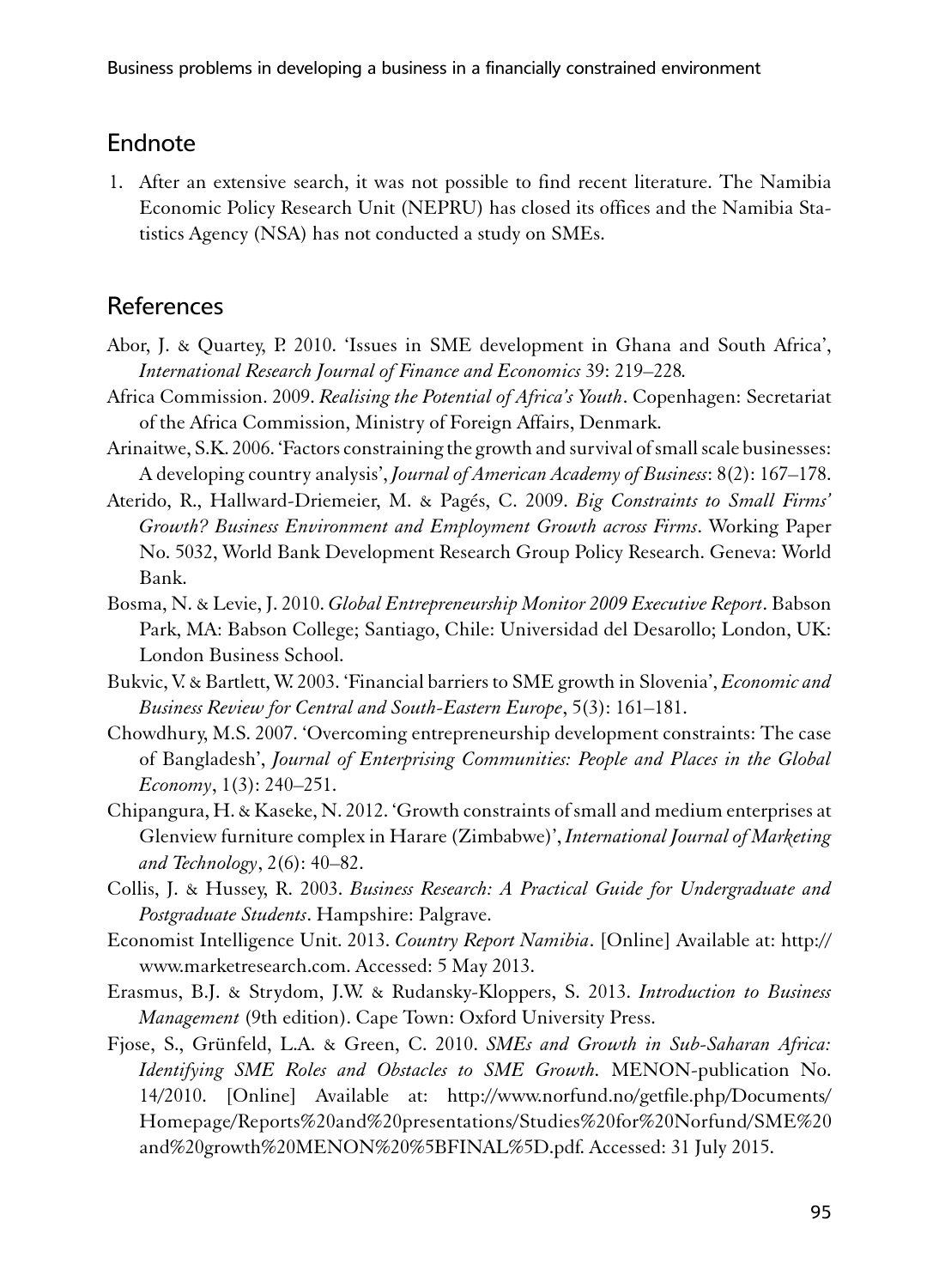- Gill, A. & Biger, N. 2012. 'Barriers to small business growth in Canada', *Journal of Small Business and Enterprise Development*, 19(4): 656–668.
- Hassanein, A.A. & Adly, S.W. 2008. 'Issues facing small Egyptian construction firms: the financing barrier', *Journal of Small Business and Entrepreneurship*, 21(3): 363–377.
- Keyser, M., De Kruif, M. & Frese, M. 2000. 'The psychological strategy process and sociodemographic variables as predictors of success for micro-and-small-scale business owners in Zambia', In Frese, M. (Ed.), *Success and Failure of Micro Business Owners in Africa: A Psychological Approach.* Westport, CT: Quorum Books.
- [Leigh, L., Flores, I., Garcia-Verdu, R., Basdevant, O., Benicio, D. & Yakhshilikov, Y.](mailto:info@sun.ac.za) 2012. *Country Report Botswana,* Country Report No. 12. Washington, DC: International Monetary Fund.
- Levie, J. & Autio, E. 2011. 'Regulatory burden, rule of law, and entry of strategic entrepreneurs: An international panel study', *Journal of Management Studies,* 48(6): 1392–1419.
- Ligthelm, A.A. 2010. 'Entrepreneurship and small business sustainability', *Southern African Business Review* 14(3): 131–153.
- Martínez, A.C., Levie, J., Kelley, D.J., Sæmundsson, R.J. & Schøtt, T.A. 2010. *A Global Entrepreneurship Monitor Special Report: Global Perspective on Entrepreneurship Education and Training*. Babson Park, MA: Babson College; Santiago, Chile: Universidad del Desarollo; London, UK: London Business School.
- Mateev, M. & Anastasov, Y. 2010. 'Determinants of small and medium sized fast growing enterprises in central and Eastern Europe: A panel data analysis', *Financial Theory and Practice*, 34(3): 269–295.
- Mensah, S.N.A. & Benedict, E. 2010. 'Entrepreneurship training and poverty alleviation empowering the poor in the Eastern Free State of South Africa', *Journal of Economic and Management Studies*, 1(2): 138–163.
- Ministry of Health and Social Services. 2013. *Report on the 2012 National HIV Sentinel Survey.* Windhoek: National Planning Commission.
- Ministry of Trade and Industry. 1997. *Namibia: Policy and Programme on Small Business Enterprises*. Windhoek: Ministry of Trade and Industry.
- Ministry of Trade and Industry. 1998. *The Small Business Baseline Survey: Volume 1 the Four Northern Regions*. Windhoek: Ministry of Trade and Industry.
- Ministry of Trade and Industry. 1999. *The Small Business Baseline Survey, Volume 2 Erongo and Otjozondjupa*. Windhoek: Ministry of Trade and Industry.
- Namibia Statistics Agency. 2012a. *Namibia Household and Income Expenditure Survey (NHIES) 2009/2010*. Windhoek: Namibia Statistics Agency.
- Namibia Statistics Agency. 2012b. *Namibia 2011 Population and Housing Census Main Report.* Windhoek: Namibia Statistics Agency.
- Namibia Statistics Agency. 2013. *Namibia Labour Force Survey 2013 Report.* Windhoek: Namibia Statistics Agency.
- Nature Travel Namibia. 2014. Safari destinations*.* [Online] Available at: [www.](http://www.naturetravelnamibia.com/destinations/safari-destinations) [naturetravelnamibia.com/destinations/safari-destinations.](http://www.naturetravelnamibia.com/destinations/safari-destinations) Accessed: 15 May 2014*.*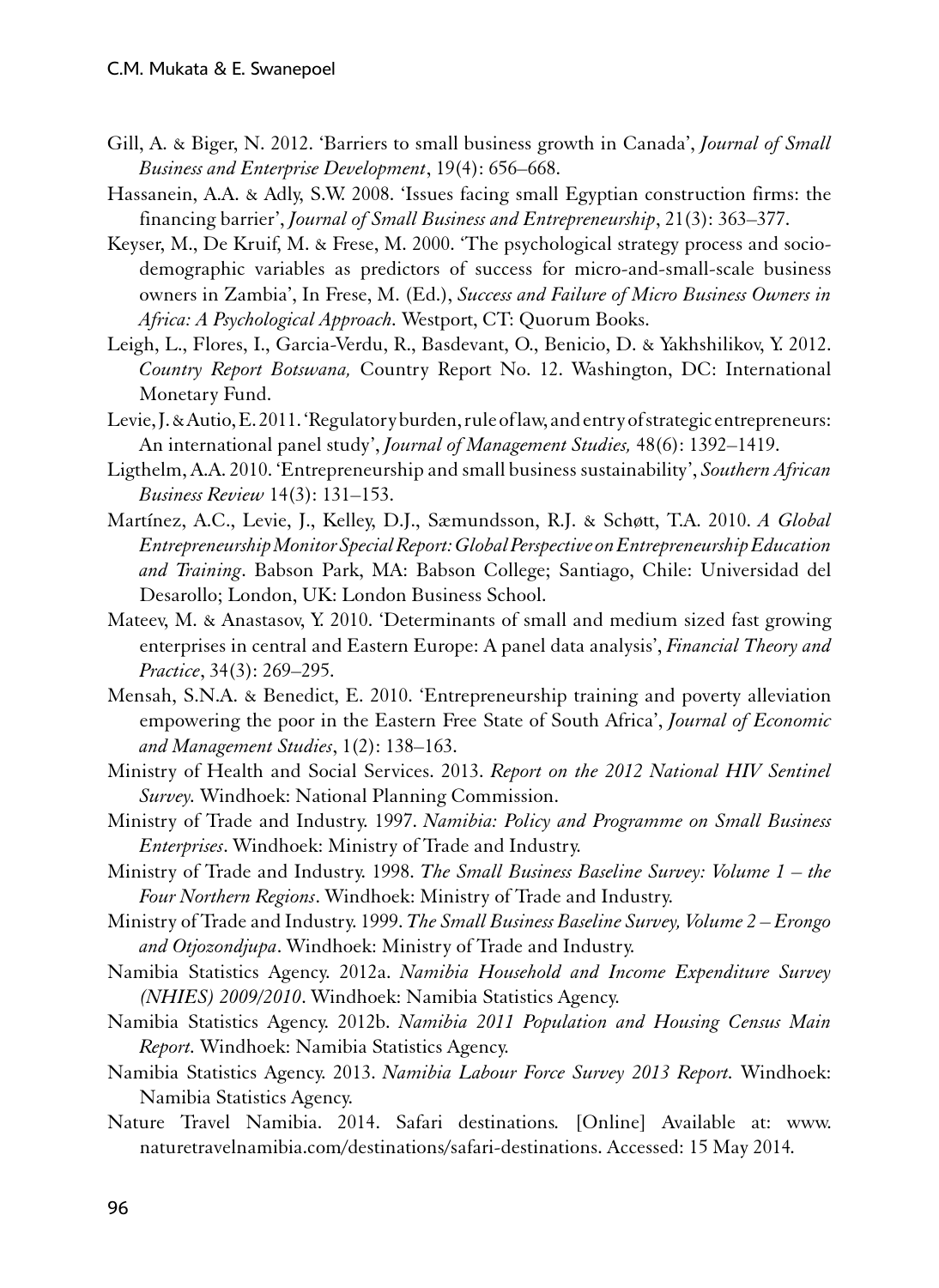- Naude, W.A. & Havenga, J.J.D. 2005. 'An overview of African entrepreneurship and small business research', *Journal for Small Business and Entrepreneurship*, 18: 101–20.
- *New Era*. 2009. Outline of Swapo party achievements, 14(173), 21 April.
- OECD (Organisation for Economic Cooperation and Development). 2010. *SMEs, Entrepreneurship and Innovation,* OECD Studies on SMEs and Entrepreneurship. Paris: OECD.
- Okpara, J.O. & Wynn, P. 2007. 'Determinants of small business growth constraints in a sub-Saharan African economy', *SAM Advanced Management Journal,* 72(2): 24–25.
- Oliveira, B. & Fortunato, A. 2006. 'Firm growth and liquidity constraints: A dynamic analysis', *Small Business Economics*, 27: 139–156.
- Orser, B.J., Hogarth-Scott, S. & Riding, A.L. 2000. 'Performance, firm size, and management problem solving', *Journal of Small Business Management*, 38(4): 42–58.
- Preisendörfer, P., Blitz, A. & Bezuidenhout, F.J. 2012. 'In search of black entrepreneurship: Why is there a lack of entrepreneurial activity among the black population in South Africa?', *Journal of Developmental Entrepreneurship,* 17(1): 1–18.
- Republic of Namibia. 2002. Three years rolling development budget for the financial years 2001/02–2003/04. Windhoek: National Planning Commission.
- Republic of Namibia. 2004a. Three years rolling development budget for the financial years 2004/05–2006/07. Windhoek: National Planning Commission.
- Republic of Namibia. 2004b. *Namibia Vision 2030*. Windhoek: National Planning Commission.
- Republic of Namibia. 2008. *Third National Development Plan (NDP3) 2007/2008–2011/12*, *Vol. I.* Windhoek: National Planning Commission.
- Republic of Namibia. 2012. *Namibia's Fourth National Development Plan 2012/2013 to 2016/17*. Windhoek: National Planning Commission.
- Republic of Namibia. 2013. *Development Programmes Estimates of Expenditures: Mediumterm Expenditure Framework 2013/2014 to 2015/2016*. Windhoek: National Planning Commission.
- Robson, P.A. & Obeng, B.A. 2008. 'The barriers to growth in Ghana', *Small Business Economics*, 30: 385–403.
- Simrie, M., Herrington, M., Kew, J. & Turton, N. 2012. *Global Entrepreneurship Monitor: 2011 South African*. Cape Town: Centre for Innovation and Entrepreneurship, University of Cape Town.
- Stork, C., Matomola, M. & Louw, M. 2004. *Small Business Impact Assessment 2003.* Windhoek: NEPRU.
- Turton, N. & Herrington, M. 2012. *Global Entrepreneurship Monitor: 2012. South Africa*. Cape Town: Centre for Innovation and Entrepreneurship, University of Cape Town.
- Tweddle, D. & Hay, C.J. 2012. Integrated co-management of the Zambezi/Chobe River Fisheries Resources Project, January 2010 to December 2012. Final Technical Report. Technical Report Number MFMR/NNF/WWF/phase11/8.